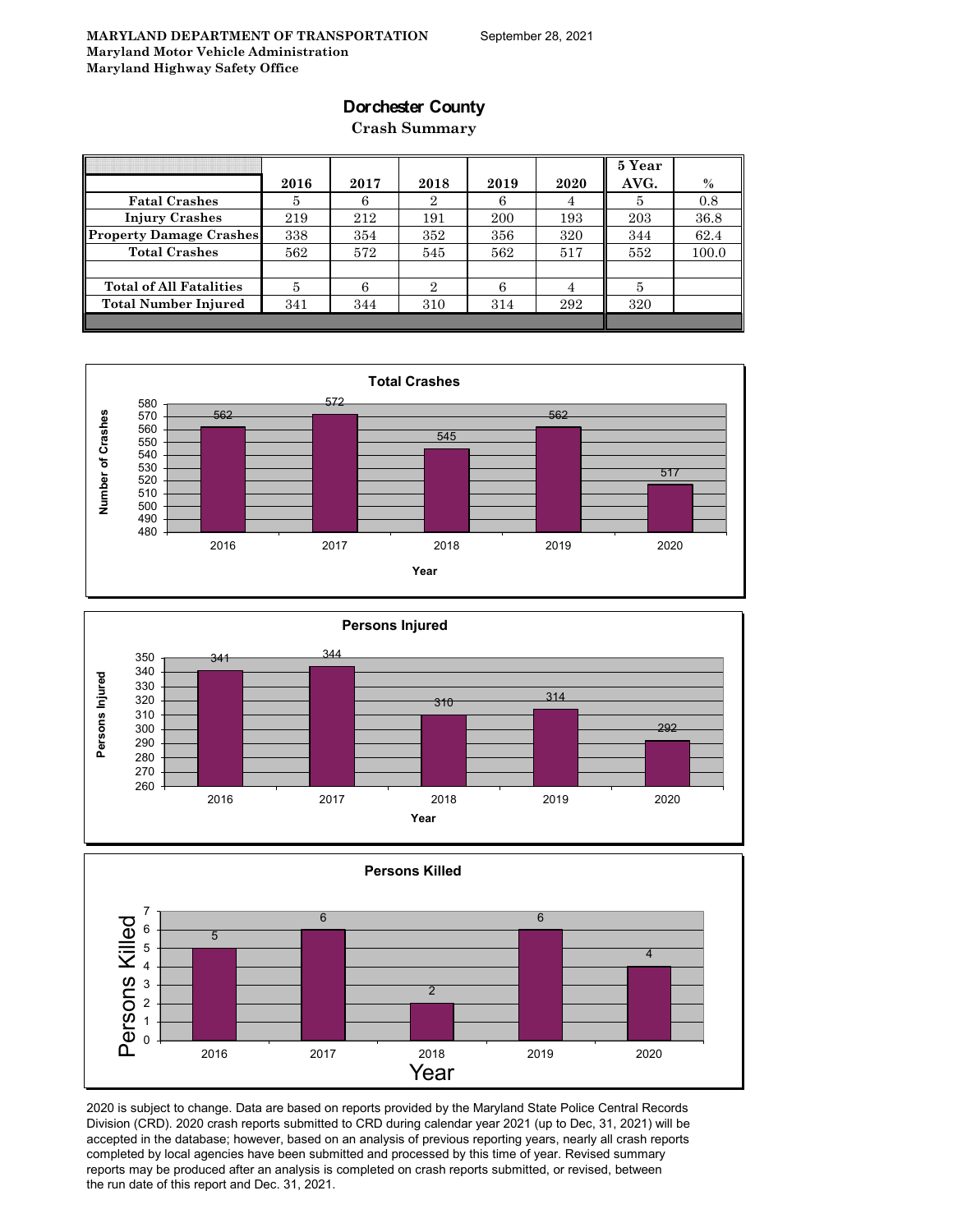|                        |                  |                  | <b>Route Type</b> |                  |                  |                  |                         |
|------------------------|------------------|------------------|-------------------|------------------|------------------|------------------|-------------------------|
| <b>Route Type</b>      | 2016             | 2017             | 2018              | 2019             | 2020             | AVG.             | $\%$                    |
| <b>IS</b>              | $\overline{0}$   | $\overline{0}$   | $\overline{0}$    | $\mathbf{0}$     | $\overline{0}$   | $\overline{0}$   | 0.0                     |
| <b>US</b>              | 126              | 127              | 133               | 144              | 111              | 128              | 23.2                    |
| <b>MD</b>              | 189              | 185              | 189               | 184              | 170              | 183              | 33.2                    |
| $\bf CO$               | 43               | $54\,$           | 38                | 56               | 43               | 47               | $\!\!\!\!\!8.5$         |
| MU                     | 108              | 121              | 113               | 121              | 117              | 116              | $21.0\,$                |
| GV                     | $\boldsymbol{0}$ | $\boldsymbol{0}$ | $\boldsymbol{0}$  | $\boldsymbol{0}$ | $\boldsymbol{0}$ | $\boldsymbol{0}$ | $0.0\,$                 |
| $\mathbf{SR}$          | $\boldsymbol{0}$ | $\boldsymbol{0}$ | $\boldsymbol{0}$  | $\boldsymbol{0}$ | $\boldsymbol{0}$ | $\boldsymbol{0}$ | 0.0                     |
| $\overline{OP}$        | $\mathbf{1}$     | $\boldsymbol{0}$ | $\boldsymbol{0}$  | $\mathbf{1}$     | $\mathbf 1$      | $\mathbf{1}$     | 0.1                     |
| Balto. City CY         | $\mathbf{0}$     | $\mathbf{0}$     | $\boldsymbol{0}$  | $\boldsymbol{0}$ | $\boldsymbol{0}$ | $\mathbf{0}$     | 0.0                     |
| <b>Parking Lots</b>    | $50\,$           | $53\,$           | 53                | $42\,$           | ${\bf 55}$       | 51               | 9.2                     |
| Unknown                | 45               | $32\,$           | 19                | $14\,$           | 20               | ${\bf 26}$       | 4.7                     |
| <b>Total Crashes</b>   | 562              | 572              | 545               | 562              | 517              | 552              | 100.0                   |
|                        |                  |                  |                   |                  |                  |                  |                         |
|                        |                  |                  |                   |                  |                  |                  |                         |
| <b>Route Type</b>      | 2016             | 2017             | 2018              | 2019             | 2020             | AVG.             | $\%$                    |
| <b>IS</b>              | $\mathbf{0}$     | $\mathbf{0}$     | $\boldsymbol{0}$  | $\overline{0}$   | $\mathbf{0}$     | $\boldsymbol{0}$ | 0.0                     |
| <b>US</b>              | 51               | 49               | 43                | $52\,$           | 45               | $\rm 48$         | $23.6\,$                |
| MD                     | $\bf 79$         | $78\,$           | 82                | $71\,$           | $74\,$           | 77               | 37.8                    |
| CO                     | 18               | 19               | 11                | 23               | $12\,$           | 17               | $\!\!\!\!\!8.2$         |
| MU                     | $\sqrt{46}$      | $\bf 45$         | 43                | $47\,$           | $52\,$           | 47               | 23.0                    |
| GV                     | $\boldsymbol{0}$ | $\boldsymbol{0}$ | $\boldsymbol{0}$  | $\boldsymbol{0}$ | $\mathbf{0}$     | $\mathbf{0}$     | 0.0                     |
| SR                     | $\boldsymbol{0}$ | $\boldsymbol{0}$ | $\boldsymbol{0}$  | $\boldsymbol{0}$ | $\mathbf{0}$     | $\overline{0}$   | 0.0                     |
| <b>OP</b>              | $\mathbf{0}$     | $\boldsymbol{0}$ | $\boldsymbol{0}$  | $\mathbf{0}$     | $\boldsymbol{0}$ | $\mathbf{0}$     | 0.0                     |
| Balto. City CY         | $\mathbf{0}$     | $\boldsymbol{0}$ | $\boldsymbol{0}$  | $\overline{0}$   | $\mathbf{0}$     | $\mathbf{0}$     | 0.0                     |
| <b>Parking Lots</b>    | 12               | 12               | $\bf 5$           | $6\phantom{1}$   | $\bf 5$          | $8\,$            | $\!.9$                  |
| Unknown                | 13               | 9                | $\overline{7}$    | $\mathbf{1}$     | $\bf 5$          | $\overline{7}$   | 3.4                     |
| <b>Injury Crashes</b>  | 219              | 212              | 191               | 200              | 193              | 203              | 100.0                   |
|                        |                  |                  |                   |                  |                  |                  |                         |
|                        |                  |                  |                   |                  |                  |                  |                         |
| <b>Route Type</b>      | 2016             | 2017             | 2018              | 2019             | 2020             | AVG.             | $\frac{0}{0}$           |
| $\overline{\text{IS}}$ | $\overline{0}$   | $\overline{0}$   | $\mathbf{0}$      | $\overline{0}$   | $\mathbf{0}$     | $\mathbf{0}$     | 0.0                     |
| <b>US</b>              | $\overline{2}$   | $\mathbf{1}$     | $\boldsymbol{0}$  | $\mathbf{1}$     | $\mathbf{0}$     | $\mathbf{1}$     | 17.4                    |
| <b>MD</b>              | $\mathbf{3}$     | $\overline{4}$   | $\mathbf{1}$      | $\overline{5}$   | $\sqrt{2}$       | $\boldsymbol{3}$ | 65.2                    |
| $\Omega$               | $\sim$           | $\Omega$         | $\sim$            | $\sim$           | $\Omega$         | $\Omega$         | $\Omega$ $\overline{z}$ |

# **Dorchester County**

| IS                   | $\theta$     | $\theta$ | $\Omega$ | $\Omega$ | $\Omega$       | $\Omega$ | 0.0   |
|----------------------|--------------|----------|----------|----------|----------------|----------|-------|
| <b>US</b>            | $\mathbf{2}$ |          | $\theta$ |          | $\Omega$       |          | 17.4  |
| <b>MD</b>            | 3            |          |          | 5        | $\overline{2}$ | 3        | 65.2  |
| $\bf CO$             | $\Omega$     | $\Omega$ | $\theta$ | $\Omega$ | $\overline{2}$ | $\Omega$ | 8.7   |
| MU                   | $\Omega$     |          |          | 0        | $\Omega$       | 0        | 8.7   |
| GV                   | $\Omega$     | $\Omega$ | $\theta$ | 0        | $\Omega$       | 0        | 0.0   |
| $\mathbf{SR}$        | $\Omega$     | $\Omega$ | $\theta$ | 0        | $\Omega$       | $\Omega$ | 0.0   |
| <b>OP</b>            | $\theta$     | $\Omega$ | $\theta$ | $\Omega$ | $\Omega$       | 0        | 0.0   |
| Balto. City CY       | $\Omega$     | $\Omega$ | 0        | 0        | $\Omega$       | 0        | 0.0   |
| <b>Parking Lots</b>  | $\Omega$     | $\Omega$ | $\Omega$ | 0        | $\Omega$       | $\Omega$ | 0.0   |
| Unknown              | $\Omega$     | $\Omega$ | $\theta$ | 0        | $\Omega$       |          | 0.0   |
| <b>Fatal Crashes</b> | 5            | ĥ        | $\Omega$ | 6        |                | 5        | 100.0 |
|                      |              |          |          |          |                |          |       |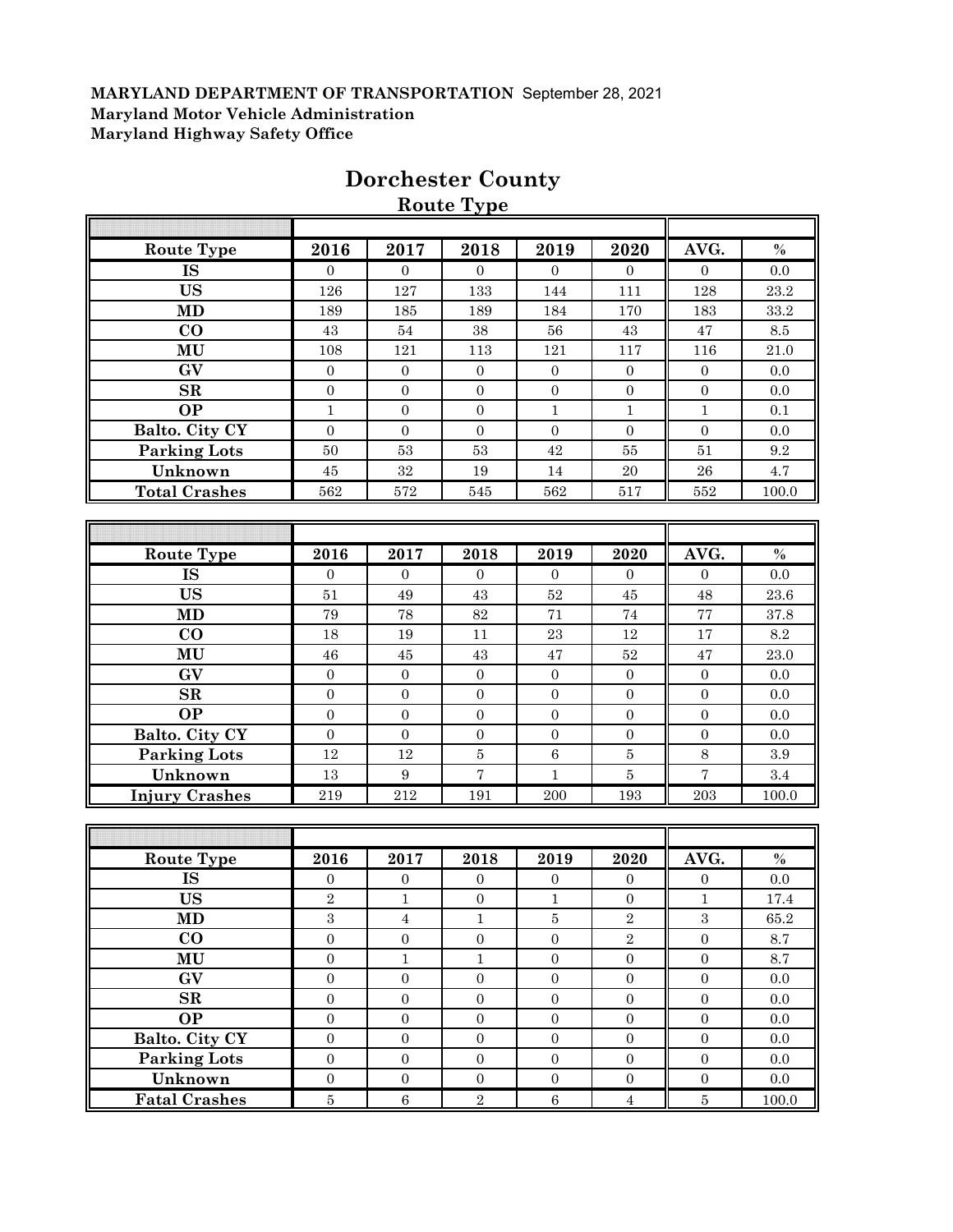#### **Dorchester County**

|                                         |                       |                       | <b>County</b>         |                       |                       |                       |              |
|-----------------------------------------|-----------------------|-----------------------|-----------------------|-----------------------|-----------------------|-----------------------|--------------|
|                                         |                       |                       |                       |                       |                       |                       |              |
| County                                  | 2016                  | 2017                  | 2018                  | 2019                  | 2020                  | AVG.                  | $\%$         |
| Allegany                                | $\Omega$              | $\theta$              | $\theta$              | $\Omega$              | $\Omega$              | $\Omega$              | 0.0          |
| Anne Arundel                            | $\overline{0}$        | $\overline{0}$        | $\mathbf{0}$          | $\boldsymbol{0}$      | $\mathbf{0}$          | $\overline{0}$        | 0.0          |
| <b>Baltimore</b>                        | $\mathbf{0}$          | $\overline{0}$        | $\overline{0}$        | $\overline{0}$        | $\overline{0}$        | $\overline{0}$        | 0.0          |
| Calvert                                 | $\overline{0}$        | $\overline{0}$        | $\overline{0}$        | $\overline{0}$        | $\overline{0}$        | $\overline{0}$        | 0.0          |
| Caroline                                | $\theta$              | $\theta$              | $\theta$              | $\theta$              | $\theta$              | $\theta$              | 0.0          |
| Carroll                                 | $\mathbf{0}$          | $\overline{0}$        | $\mathbf{0}$          | $\mathbf{0}$          | $\boldsymbol{0}$      | $\mathbf{0}$          | 0.0          |
| Cecil                                   | $\mathbf{0}$          | $\overline{0}$        | $\overline{0}$        | $\mathbf{0}$          | $\overline{0}$        | $\overline{0}$        | 0.0          |
| Charles                                 | $\theta$              | $\theta$              | $\theta$              | $\theta$              | $\theta$              | $\Omega$              | 0.0          |
| Dorchester                              | 562                   | 572                   | 545                   | 562                   | 517                   | 552                   | 100.0        |
| Frederick                               | 0                     | $\boldsymbol{0}$      | $\mathbf{0}$          | $\bf{0}$              | $\boldsymbol{0}$      | $\boldsymbol{0}$      | 0.0          |
| Garrett                                 | $\overline{0}$        | $\overline{0}$        | $\overline{0}$        | $\overline{0}$        | $\overline{0}$        | $\overline{0}$        | 0.0          |
| Harford                                 | $\overline{0}$        | $\theta$              | $\overline{0}$        | $\overline{0}$        | $\overline{0}$        | $\theta$              | 0.0          |
| Howard                                  | $\mathbf{0}$          | $\mathbf{0}$          | $\mathbf{0}$          | $\boldsymbol{0}$      | $\boldsymbol{0}$      | $\mathbf{0}$          | 0.0          |
| Kent                                    | $\overline{0}$        | $\overline{0}$        | $\overline{0}$        | $\overline{0}$        | $\overline{0}$        | $\overline{0}$        | 0.0          |
| Montgomery                              | $\overline{0}$        | $\overline{0}$        | $\overline{0}$        | $\overline{0}$        | $\overline{0}$        | $\mathbf{0}$          | 0.0          |
| Prince George's                         | $\boldsymbol{0}$      | $\boldsymbol{0}$      | $\mathbf{0}$          | $\boldsymbol{0}$      | $\Omega$              | $\theta$              | 0.0          |
| Queen Anne's                            | $\mathbf{0}$          | $\overline{0}$        | $\mathbf{0}$          | $\mathbf{0}$          | $\boldsymbol{0}$      | $\mathbf{0}$          | 0.0          |
| St. Mary's                              | $\overline{0}$        | $\overline{0}$        | $\overline{0}$        | $\overline{0}$        | $\overline{0}$        | $\overline{0}$        | 0.0          |
| Somerset                                | $\overline{0}$        | $\theta$              | $\theta$              | $\overline{0}$        | $\theta$              | $\theta$              | 0.0          |
| Talbot                                  | $\boldsymbol{0}$      | $\mathbf{0}$          | $\mathbf{0}$          | $\mathbf{0}$          | $\boldsymbol{0}$      | $\theta$              | 0.0          |
| Washington                              | $\overline{0}$        | $\overline{0}$        | $\mathbf{0}$          | $\overline{0}$        | $\overline{0}$        | $\mathbf{0}$          | 0.0          |
| Wicomico                                | $\overline{0}$        | $\overline{0}$        | $\overline{0}$        | $\overline{0}$        | $\overline{0}$        | $\overline{0}$        | 0.0          |
| Worcester                               | $\overline{0}$        | $\overline{0}$        | $\theta$              | $\overline{0}$        | $\Omega$              | $\theta$              | 0.0          |
| <b>Baltimore City</b>                   | $\boldsymbol{0}$      | $\mathbf{0}$          | $\mathbf{0}$          | $\boldsymbol{0}$      | $\boldsymbol{0}$      | $\boldsymbol{0}$      | 0.0          |
| <b>Total Crashes</b>                    | 562                   | 572                   | 545                   | 562                   | 517                   | 552                   | 100.0        |
|                                         |                       |                       |                       |                       |                       |                       |              |
|                                         |                       |                       |                       |                       |                       |                       |              |
|                                         |                       |                       |                       |                       |                       |                       |              |
| County                                  | 2016                  | 2017                  | 2018                  | 2019                  | 2020                  | AVG.                  | $\%$         |
| Allegany                                | $\overline{0}$        | $\overline{0}$        | $\overline{0}$        | $\overline{0}$        | $\overline{0}$        | $\overline{0}$        | 0.0          |
| Anne Arundel                            | $\overline{0}$        | $\theta$              | $\theta$              | $\overline{0}$        | $\theta$              | $\Omega$              | 0.0          |
| <b>Baltimore</b>                        | $\overline{0}$        | $\overline{0}$        | $\overline{0}$        | $\boldsymbol{0}$      | $\overline{0}$        | $\mathbf{0}$          | 0.0          |
| Calvert                                 | $\mathbf{0}$          | $\boldsymbol{0}$      | $\mathbf{0}$          | $\boldsymbol{0}$      | $\boldsymbol{0}$      | $\mathbf{0}$          | 0.0          |
| Caroline                                | $\overline{0}$        | $\overline{0}$        | $\overline{0}$        | $\overline{0}$        | $\overline{0}$        | $\overline{0}$        | 0.0          |
| Carroll                                 | $\overline{0}$        | $\theta$              | $\theta$              | $\theta$              | $\theta$              | $\theta$              | 0.0          |
| Cecil                                   | $\boldsymbol{0}$      | $\overline{0}$        | $\mathbf{0}$          | $\mathbf{0}$          | $\boldsymbol{0}$      | $\mathbf{0}$          | 0.0          |
| Charles                                 | $\mathbf{0}$          | $\overline{0}$        | $\overline{0}$        | $\mathbf{0}$          | $\overline{0}$        | $\overline{0}$        | 0.0          |
| Dorchester                              | 219                   | 212                   | 191                   | 200                   | 193                   | 203                   | 100.0        |
| Frederick                               | $\boldsymbol{0}$      | $\mathbf{0}$          | $\mathbf{0}$          | $\mathbf{0}$          | $\overline{0}$        | $\overline{0}$        | 0.0          |
| Garrett                                 | $\boldsymbol{0}$      | $\mathbf{0}$          | $\mathbf{0}$          | $\mathbf{0}$          | $\boldsymbol{0}$      | $\boldsymbol{0}$      | 0.0          |
| Harford                                 | $\overline{0}$        | $\overline{0}$        | $\overline{0}$        | $\overline{0}$        | $\overline{0}$        | $\overline{0}$        | 0.0          |
| Howard                                  | $\overline{0}$        | $\theta$              | $\theta$              | $\overline{0}$        | $\overline{0}$        | $\Omega$              | 0.0          |
| Kent                                    | $\overline{0}$        | $\overline{0}$        | $\mathbf{0}$          | $\overline{0}$        | $\overline{0}$        | $\overline{0}$        | 0.0          |
| Montgomery                              | $\overline{0}$        | $\overline{0}$        | $\overline{0}$        | $\overline{0}$        | $\overline{0}$        | $\overline{0}$        | 0.0          |
| Prince George's                         | $\overline{0}$        | $\overline{0}$        | $\overline{0}$        | $\overline{0}$        | $\overline{0}$        | $\overline{0}$        | 0.0          |
| Queen Anne's                            | $\theta$              | $\overline{0}$        | $\overline{0}$        | $\overline{0}$        | $\theta$              | $\theta$              | 0.0          |
| St. Mary's                              | $\mathbf{0}$          | $\overline{0}$        | $\mathbf{0}$          | $\mathbf{0}$          | $\boldsymbol{0}$      | $\mathbf{0}$          | 0.0          |
| Somerset                                | $\overline{0}$        | $\mathbf{0}$          | $\mathbf{0}$          | $\mathbf{0}$          | $\mathbf{0}$          | $\boldsymbol{0}$      | 0.0          |
| Talbot                                  | $\overline{0}$        | $\theta$              | $\theta$              | $\overline{0}$        | $\theta$              | $\theta$              | 0.0          |
| Washington                              | $\boldsymbol{0}$      | $\mathbf{0}$          | $\mathbf{0}$          | $\mathbf{0}$          | $\boldsymbol{0}$      | $\boldsymbol{0}$      | 0.0          |
| Wicomico                                | $\mathbf{0}$          | $\overline{0}$        | $\overline{0}$        | $\mathbf{0}$          | $\mathbf{0}$          | $\overline{0}$        | 0.0          |
| Worcester                               | $\overline{0}$        | $\overline{0}$        | $\overline{0}$        | $\overline{0}$        | $\overline{0}$        | $\overline{0}$        | 0.0          |
| <b>Baltimore City</b><br>Injury Crashes | $\overline{0}$<br>219 | $\overline{0}$<br>212 | $\overline{0}$<br>191 | $\overline{0}$<br>200 | $\overline{0}$<br>193 | $\overline{0}$<br>203 | 0.0<br>100.0 |

| County                | 2016           | 2017     | 2018           | 2019         | 2020           | AVG.           | $\%$  |
|-----------------------|----------------|----------|----------------|--------------|----------------|----------------|-------|
| Allegany              | $\mathbf{0}$   | $\Omega$ | $\Omega$       | $\mathbf{0}$ | $\theta$       | $\overline{0}$ | 0.0   |
| Anne Arundel          | $\theta$       | $\theta$ | $\Omega$       | $\Omega$     | $\theta$       | $\theta$       | 0.0   |
| <b>Baltimore</b>      | $\mathbf{0}$   | $\theta$ | $\theta$       | $\Omega$     | $\overline{0}$ | $\overline{0}$ | 0.0   |
| Calvert               | $\overline{0}$ | $\Omega$ | $\Omega$       | $\Omega$     | $\overline{0}$ | $\overline{0}$ | 0.0   |
| Caroline              | $\theta$       | $\theta$ | $\theta$       | $\theta$     | $\theta$       | $\theta$       | 0.0   |
| Carroll               | $\theta$       | $\theta$ | $\Omega$       | $\Omega$     | $\theta$       | $\overline{0}$ | 0.0   |
| Cecil                 | $\overline{0}$ | $\theta$ | $\theta$       | $\theta$     | $\theta$       | $\overline{0}$ | 0.0   |
| <b>Charles</b>        | $\theta$       | $\theta$ | $\theta$       | $\theta$     | $\theta$       | $\overline{0}$ | 0.0   |
| Dorchester            | 5              | 6        | $\overline{2}$ | 6            | $\overline{4}$ | 5              | 100.0 |
| Frederick             | $\theta$       | $\Omega$ | $\Omega$       | $\theta$     | $\theta$       | $\overline{0}$ | 0.0   |
| Garrett               | $\theta$       | $\theta$ | $\theta$       | $\theta$     | $\theta$       | $\overline{0}$ | 0.0   |
| Harford               | $\overline{0}$ | $\Omega$ | $\Omega$       | $\Omega$     | $\overline{0}$ | $\overline{0}$ | 0.0   |
| Howard                | $\theta$       | $\theta$ | $\theta$       | $\theta$     | $\theta$       | $\theta$       | 0.0   |
| Kent                  | $\theta$       | $\Omega$ | $\Omega$       | $\Omega$     | $\overline{0}$ | $\overline{0}$ | 0.0   |
| Montgomery            | $\theta$       | $\theta$ | $\theta$       | $\theta$     | $\theta$       | $\theta$       | 0.0   |
| Prince George's       | $\theta$       | $\theta$ | $\theta$       | $\Omega$     | $\theta$       | $\theta$       | 0.0   |
| Queen Anne's          | $\theta$       | $\theta$ | $\theta$       | $\theta$     | $\theta$       | $\theta$       | 0.0   |
| St. Mary's            | $\theta$       | $\theta$ | $\theta$       | $\theta$     | $\theta$       | $\overline{0}$ | 0.0   |
| <b>Somerset</b>       | $\theta$       | $\Omega$ | $\Omega$       | $\Omega$     | $\theta$       | $\theta$       | 0.0   |
| Talbot                | $\theta$       | $\theta$ | $\theta$       | $\Omega$     | $\theta$       | $\overline{0}$ | 0.0   |
| Washington            | $\theta$       | $\Omega$ | $\Omega$       | $\Omega$     | $\theta$       | $\theta$       | 0.0   |
| Wicomico              | $\theta$       | $\theta$ | $\theta$       | $\Omega$     | $\theta$       | $\overline{0}$ | 0.0   |
| Worcester             | $\theta$       | $\Omega$ | $\Omega$       | $\theta$     | $\theta$       | $\overline{0}$ | 0.0   |
| <b>Baltimore City</b> | $\theta$       | $\theta$ | $\theta$       | $\Omega$     | $\theta$       | $\theta$       | 0.0   |
| <b>Fatal Crashes</b>  | 5              | 6        | $\overline{2}$ | 6            | $\overline{4}$ | 5              | 100.0 |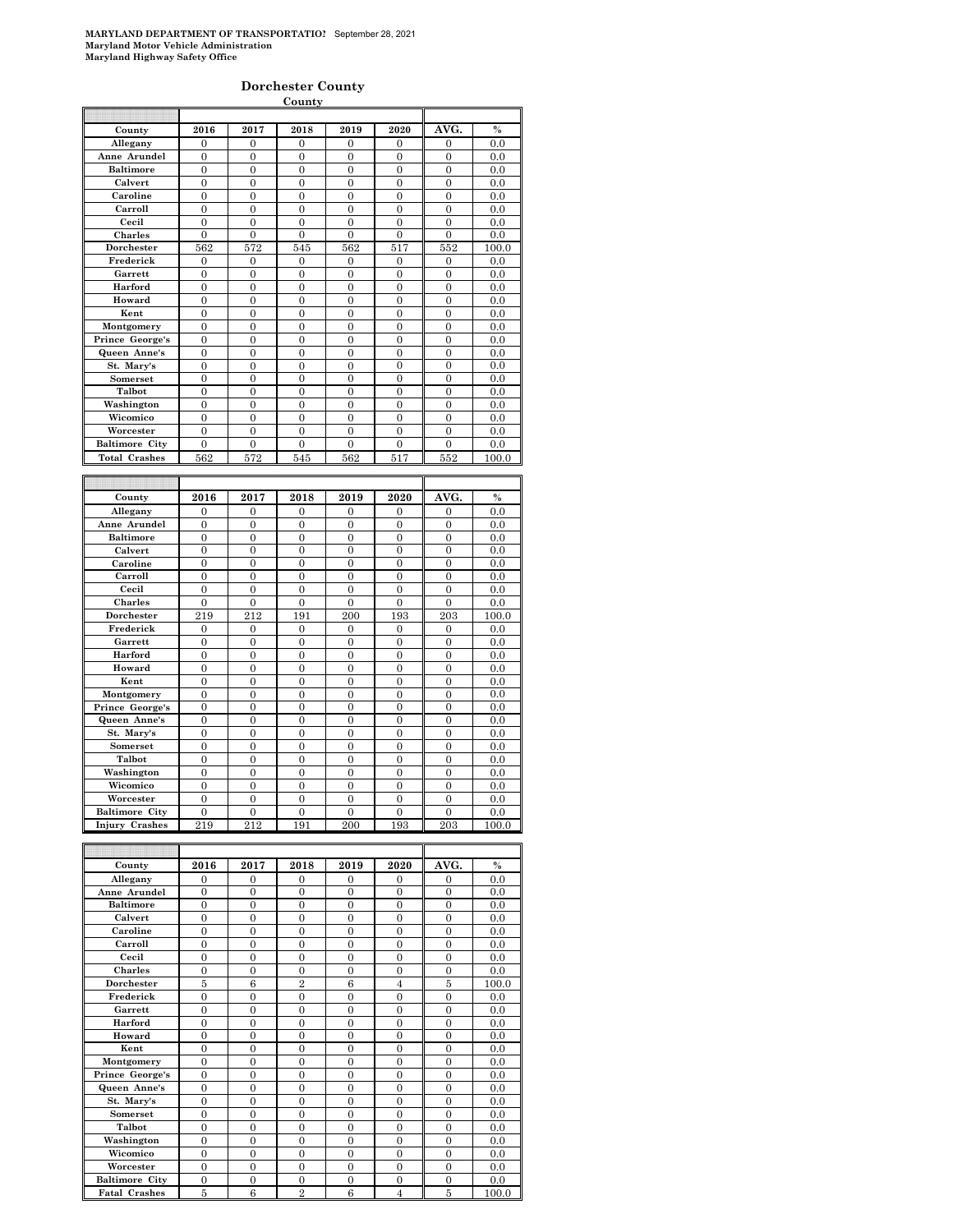| AVG.<br>$\%$<br>Month<br>2016<br>2017<br>2018<br>2019<br>2020<br>$\overline{7.7}$<br>33<br>39<br>42<br>47<br>43<br>January<br>49<br>53<br>7.3<br>$34\,$<br>31<br>45<br>38<br>40<br>February<br>28<br>March<br>40<br>46<br>$50\,$<br>45<br>42<br>7.6<br>42<br>22<br>36<br>6.6<br>40<br>$39\,$<br>39<br>April<br>62<br>$51\,$<br>54<br>$50\,$<br>9.1<br>May<br>43<br>40<br>56<br>53<br>9.2<br>June<br>41<br>$54\,$<br>51<br>51<br>July<br>48<br>56<br>46<br>56<br>$50\,$<br>9.1<br>45<br>43<br>8.5<br>45<br>53<br>45<br>47<br>August<br>49<br>38<br>53<br>54<br>51<br>48<br>8.8<br>September<br>46<br>October<br>61<br>38<br>8.9<br>47<br>$52\,$<br>49<br>48<br>46<br>November<br>55<br>54<br>45<br>45<br>49<br>8.9<br>$52\,$<br>$33\,$<br>8.4<br>December<br>48<br>$52\,$<br>46<br>46<br>Unknown<br>$\boldsymbol{0}$<br>$\overline{0}$<br>$\overline{0}$<br>$\overline{0}$<br>$\boldsymbol{0}$<br>0.0<br>$\boldsymbol{0}$<br>562<br>572<br>545<br>562<br>517<br>552<br><b>Total Crashes</b><br>100.0<br>$\%$<br>Month<br>2016<br>2017<br>2018<br>2019<br>AVG.<br>2020<br>$\overline{7.7}$<br>16<br>16<br>16<br>18<br>18<br>January<br>10<br>21<br>6.8<br>$12\,$<br>$10\,$<br>12<br>14<br>February<br>14<br>13<br>7.0<br>March<br>11<br>15<br>15<br>14<br>17<br>24<br>19<br>$\boldsymbol{9}$<br>16<br>8.1<br>April<br>20<br>10<br>23<br>15<br>17<br>20<br>20<br>9.4<br>May<br>19<br>June<br>17<br>21<br>17<br>18<br>19<br>18<br>9.1<br>20<br>23<br>23<br>23<br>23<br>22<br>11.0<br>July<br>22<br>16<br>$8\,$<br>23<br>$20\,$<br>18<br>8.8<br>August<br>21<br>17<br>18<br>11<br>8.5<br>September<br>18<br>18<br>$7.5\,$<br>October<br>17<br>17<br>18<br>15<br>14<br>10<br>13<br>20<br>7.6<br>November<br>19<br>12<br>15<br>13<br>21<br>$20\,$<br>18<br>8.7<br>December<br>$14\,$<br>$20\,$<br>13<br>Unknown<br>$\overline{0}$<br>$\overline{0}$<br>$\boldsymbol{0}$<br>$\boldsymbol{0}$<br>$\boldsymbol{0}$<br>$\boldsymbol{0}$<br>0.0<br>212<br>219<br>191<br>200<br>193<br>203<br>100.0<br><b>Injury Crashes</b><br>$\%$<br>Month<br>2017<br>2019<br>2016<br>2018<br>2020<br>AVG.<br>$\overline{8.7}$<br>January<br>1<br>$\mathbf{0}$<br>$\overline{0}$<br>1<br>$\boldsymbol{0}$<br>$\Omega$<br>$\mathbf{1}$<br>February<br>$\boldsymbol{0}$<br>$\overline{0}$<br>$\boldsymbol{0}$<br>$\boldsymbol{0}$<br>$\boldsymbol{0}$<br>4.3<br>$\mathbf{1}$<br>March<br>$\boldsymbol{0}$<br>$\boldsymbol{0}$<br>$\boldsymbol{0}$<br>$\boldsymbol{0}$<br>$\boldsymbol{0}$<br>4.3<br>$\mathbf{1}$<br>$\boldsymbol{0}$<br>$\mathbf{1}$<br>$\boldsymbol{0}$<br>April<br>$\boldsymbol{0}$<br>$\boldsymbol{0}$<br>8.7<br>$\overline{0}$<br>$\overline{0}$<br>$\boldsymbol{0}$<br>$\boldsymbol{0}$<br>$\overline{0}$<br>$\overline{0}$<br>May<br>0.0<br>$\mathbf{1}$<br>$\mathbf{1}$<br>$\boldsymbol{0}$<br>June<br>$\boldsymbol{0}$<br>$\boldsymbol{0}$<br>$\boldsymbol{0}$<br>8.7<br>$\overline{2}$<br>$\mathbf{1}$<br>$\overline{0}$<br>$\overline{0}$<br>$\overline{0}$<br>$\mathbf{1}$<br>July<br>13.0<br>August<br>1<br>$\boldsymbol{0}$<br>$\boldsymbol{0}$<br>$\mathbf{1}$<br>$\boldsymbol{0}$<br>$\boldsymbol{0}$<br>8.7<br>$\sqrt{2}$<br>$\mathbf{1}$<br>September<br>$\overline{0}$<br>$\mathbf{1}$<br>$\mathbf{1}$<br>$\overline{0}$<br>17.4<br>October<br>$\mathbf{1}$<br>$\overline{0}$<br>$\boldsymbol{0}$<br>$\overline{0}$<br>$\overline{0}$<br>$\overline{0}$<br>4.3<br>$\mathbf{1}$<br>$\mathbf{1}$<br>$\mathbf{1}$<br>$\mathbf{1}$<br>November<br>$\boldsymbol{0}$<br>$\boldsymbol{0}$<br>13.0<br>$\mathbf{1}$<br>$\mathbf{1}$<br>$\overline{0}$<br><b>December</b><br>$\boldsymbol{0}$<br>$\boldsymbol{0}$<br>$\boldsymbol{0}$<br>8.7<br>Unknown<br>$\boldsymbol{0}$<br>$\boldsymbol{0}$<br>$\boldsymbol{0}$<br>$\boldsymbol{0}$<br>$\boldsymbol{0}$<br>$\boldsymbol{0}$<br>0.0<br>$\overline{5}$<br>$\sqrt{6}$<br>$\overline{2}$<br>6<br>$\overline{5}$<br><b>Fatal Crashes</b><br>$\overline{4}$<br>100.0 |  | wionth |  |  |
|----------------------------------------------------------------------------------------------------------------------------------------------------------------------------------------------------------------------------------------------------------------------------------------------------------------------------------------------------------------------------------------------------------------------------------------------------------------------------------------------------------------------------------------------------------------------------------------------------------------------------------------------------------------------------------------------------------------------------------------------------------------------------------------------------------------------------------------------------------------------------------------------------------------------------------------------------------------------------------------------------------------------------------------------------------------------------------------------------------------------------------------------------------------------------------------------------------------------------------------------------------------------------------------------------------------------------------------------------------------------------------------------------------------------------------------------------------------------------------------------------------------------------------------------------------------------------------------------------------------------------------------------------------------------------------------------------------------------------------------------------------------------------------------------------------------------------------------------------------------------------------------------------------------------------------------------------------------------------------------------------------------------------------------------------------------------------------------------------------------------------------------------------------------------------------------------------------------------------------------------------------------------------------------------------------------------------------------------------------------------------------------------------------------------------------------------------------------------------------------------------------------------------------------------------------------------------------------------------------------------------------------------------------------------------------------------------------------------------------------------------------------------------------------------------------------------------------------------------------------------------------------------------------------------------------------------------------------------------------------------------------------------------------------------------------------------------------------------------------------------------------------------------------------------------------------------------------------------------------------------------------------------------------------------------------------------------------------------------------------------------------------------------------------------------------------------------------------------------------------------------------------------------------------------------------------------------------------------------------------------------------------------------------------------------------------------------------------------------------------------------------------------------------------------------------------------------------------------------------------------------------------------------------------|--|--------|--|--|
|                                                                                                                                                                                                                                                                                                                                                                                                                                                                                                                                                                                                                                                                                                                                                                                                                                                                                                                                                                                                                                                                                                                                                                                                                                                                                                                                                                                                                                                                                                                                                                                                                                                                                                                                                                                                                                                                                                                                                                                                                                                                                                                                                                                                                                                                                                                                                                                                                                                                                                                                                                                                                                                                                                                                                                                                                                                                                                                                                                                                                                                                                                                                                                                                                                                                                                                                                                                                                                                                                                                                                                                                                                                                                                                                                                                                                                                                                                                |  |        |  |  |
|                                                                                                                                                                                                                                                                                                                                                                                                                                                                                                                                                                                                                                                                                                                                                                                                                                                                                                                                                                                                                                                                                                                                                                                                                                                                                                                                                                                                                                                                                                                                                                                                                                                                                                                                                                                                                                                                                                                                                                                                                                                                                                                                                                                                                                                                                                                                                                                                                                                                                                                                                                                                                                                                                                                                                                                                                                                                                                                                                                                                                                                                                                                                                                                                                                                                                                                                                                                                                                                                                                                                                                                                                                                                                                                                                                                                                                                                                                                |  |        |  |  |
|                                                                                                                                                                                                                                                                                                                                                                                                                                                                                                                                                                                                                                                                                                                                                                                                                                                                                                                                                                                                                                                                                                                                                                                                                                                                                                                                                                                                                                                                                                                                                                                                                                                                                                                                                                                                                                                                                                                                                                                                                                                                                                                                                                                                                                                                                                                                                                                                                                                                                                                                                                                                                                                                                                                                                                                                                                                                                                                                                                                                                                                                                                                                                                                                                                                                                                                                                                                                                                                                                                                                                                                                                                                                                                                                                                                                                                                                                                                |  |        |  |  |
|                                                                                                                                                                                                                                                                                                                                                                                                                                                                                                                                                                                                                                                                                                                                                                                                                                                                                                                                                                                                                                                                                                                                                                                                                                                                                                                                                                                                                                                                                                                                                                                                                                                                                                                                                                                                                                                                                                                                                                                                                                                                                                                                                                                                                                                                                                                                                                                                                                                                                                                                                                                                                                                                                                                                                                                                                                                                                                                                                                                                                                                                                                                                                                                                                                                                                                                                                                                                                                                                                                                                                                                                                                                                                                                                                                                                                                                                                                                |  |        |  |  |
|                                                                                                                                                                                                                                                                                                                                                                                                                                                                                                                                                                                                                                                                                                                                                                                                                                                                                                                                                                                                                                                                                                                                                                                                                                                                                                                                                                                                                                                                                                                                                                                                                                                                                                                                                                                                                                                                                                                                                                                                                                                                                                                                                                                                                                                                                                                                                                                                                                                                                                                                                                                                                                                                                                                                                                                                                                                                                                                                                                                                                                                                                                                                                                                                                                                                                                                                                                                                                                                                                                                                                                                                                                                                                                                                                                                                                                                                                                                |  |        |  |  |
|                                                                                                                                                                                                                                                                                                                                                                                                                                                                                                                                                                                                                                                                                                                                                                                                                                                                                                                                                                                                                                                                                                                                                                                                                                                                                                                                                                                                                                                                                                                                                                                                                                                                                                                                                                                                                                                                                                                                                                                                                                                                                                                                                                                                                                                                                                                                                                                                                                                                                                                                                                                                                                                                                                                                                                                                                                                                                                                                                                                                                                                                                                                                                                                                                                                                                                                                                                                                                                                                                                                                                                                                                                                                                                                                                                                                                                                                                                                |  |        |  |  |
|                                                                                                                                                                                                                                                                                                                                                                                                                                                                                                                                                                                                                                                                                                                                                                                                                                                                                                                                                                                                                                                                                                                                                                                                                                                                                                                                                                                                                                                                                                                                                                                                                                                                                                                                                                                                                                                                                                                                                                                                                                                                                                                                                                                                                                                                                                                                                                                                                                                                                                                                                                                                                                                                                                                                                                                                                                                                                                                                                                                                                                                                                                                                                                                                                                                                                                                                                                                                                                                                                                                                                                                                                                                                                                                                                                                                                                                                                                                |  |        |  |  |
|                                                                                                                                                                                                                                                                                                                                                                                                                                                                                                                                                                                                                                                                                                                                                                                                                                                                                                                                                                                                                                                                                                                                                                                                                                                                                                                                                                                                                                                                                                                                                                                                                                                                                                                                                                                                                                                                                                                                                                                                                                                                                                                                                                                                                                                                                                                                                                                                                                                                                                                                                                                                                                                                                                                                                                                                                                                                                                                                                                                                                                                                                                                                                                                                                                                                                                                                                                                                                                                                                                                                                                                                                                                                                                                                                                                                                                                                                                                |  |        |  |  |
|                                                                                                                                                                                                                                                                                                                                                                                                                                                                                                                                                                                                                                                                                                                                                                                                                                                                                                                                                                                                                                                                                                                                                                                                                                                                                                                                                                                                                                                                                                                                                                                                                                                                                                                                                                                                                                                                                                                                                                                                                                                                                                                                                                                                                                                                                                                                                                                                                                                                                                                                                                                                                                                                                                                                                                                                                                                                                                                                                                                                                                                                                                                                                                                                                                                                                                                                                                                                                                                                                                                                                                                                                                                                                                                                                                                                                                                                                                                |  |        |  |  |
|                                                                                                                                                                                                                                                                                                                                                                                                                                                                                                                                                                                                                                                                                                                                                                                                                                                                                                                                                                                                                                                                                                                                                                                                                                                                                                                                                                                                                                                                                                                                                                                                                                                                                                                                                                                                                                                                                                                                                                                                                                                                                                                                                                                                                                                                                                                                                                                                                                                                                                                                                                                                                                                                                                                                                                                                                                                                                                                                                                                                                                                                                                                                                                                                                                                                                                                                                                                                                                                                                                                                                                                                                                                                                                                                                                                                                                                                                                                |  |        |  |  |
|                                                                                                                                                                                                                                                                                                                                                                                                                                                                                                                                                                                                                                                                                                                                                                                                                                                                                                                                                                                                                                                                                                                                                                                                                                                                                                                                                                                                                                                                                                                                                                                                                                                                                                                                                                                                                                                                                                                                                                                                                                                                                                                                                                                                                                                                                                                                                                                                                                                                                                                                                                                                                                                                                                                                                                                                                                                                                                                                                                                                                                                                                                                                                                                                                                                                                                                                                                                                                                                                                                                                                                                                                                                                                                                                                                                                                                                                                                                |  |        |  |  |
|                                                                                                                                                                                                                                                                                                                                                                                                                                                                                                                                                                                                                                                                                                                                                                                                                                                                                                                                                                                                                                                                                                                                                                                                                                                                                                                                                                                                                                                                                                                                                                                                                                                                                                                                                                                                                                                                                                                                                                                                                                                                                                                                                                                                                                                                                                                                                                                                                                                                                                                                                                                                                                                                                                                                                                                                                                                                                                                                                                                                                                                                                                                                                                                                                                                                                                                                                                                                                                                                                                                                                                                                                                                                                                                                                                                                                                                                                                                |  |        |  |  |
|                                                                                                                                                                                                                                                                                                                                                                                                                                                                                                                                                                                                                                                                                                                                                                                                                                                                                                                                                                                                                                                                                                                                                                                                                                                                                                                                                                                                                                                                                                                                                                                                                                                                                                                                                                                                                                                                                                                                                                                                                                                                                                                                                                                                                                                                                                                                                                                                                                                                                                                                                                                                                                                                                                                                                                                                                                                                                                                                                                                                                                                                                                                                                                                                                                                                                                                                                                                                                                                                                                                                                                                                                                                                                                                                                                                                                                                                                                                |  |        |  |  |
|                                                                                                                                                                                                                                                                                                                                                                                                                                                                                                                                                                                                                                                                                                                                                                                                                                                                                                                                                                                                                                                                                                                                                                                                                                                                                                                                                                                                                                                                                                                                                                                                                                                                                                                                                                                                                                                                                                                                                                                                                                                                                                                                                                                                                                                                                                                                                                                                                                                                                                                                                                                                                                                                                                                                                                                                                                                                                                                                                                                                                                                                                                                                                                                                                                                                                                                                                                                                                                                                                                                                                                                                                                                                                                                                                                                                                                                                                                                |  |        |  |  |
|                                                                                                                                                                                                                                                                                                                                                                                                                                                                                                                                                                                                                                                                                                                                                                                                                                                                                                                                                                                                                                                                                                                                                                                                                                                                                                                                                                                                                                                                                                                                                                                                                                                                                                                                                                                                                                                                                                                                                                                                                                                                                                                                                                                                                                                                                                                                                                                                                                                                                                                                                                                                                                                                                                                                                                                                                                                                                                                                                                                                                                                                                                                                                                                                                                                                                                                                                                                                                                                                                                                                                                                                                                                                                                                                                                                                                                                                                                                |  |        |  |  |
|                                                                                                                                                                                                                                                                                                                                                                                                                                                                                                                                                                                                                                                                                                                                                                                                                                                                                                                                                                                                                                                                                                                                                                                                                                                                                                                                                                                                                                                                                                                                                                                                                                                                                                                                                                                                                                                                                                                                                                                                                                                                                                                                                                                                                                                                                                                                                                                                                                                                                                                                                                                                                                                                                                                                                                                                                                                                                                                                                                                                                                                                                                                                                                                                                                                                                                                                                                                                                                                                                                                                                                                                                                                                                                                                                                                                                                                                                                                |  |        |  |  |
|                                                                                                                                                                                                                                                                                                                                                                                                                                                                                                                                                                                                                                                                                                                                                                                                                                                                                                                                                                                                                                                                                                                                                                                                                                                                                                                                                                                                                                                                                                                                                                                                                                                                                                                                                                                                                                                                                                                                                                                                                                                                                                                                                                                                                                                                                                                                                                                                                                                                                                                                                                                                                                                                                                                                                                                                                                                                                                                                                                                                                                                                                                                                                                                                                                                                                                                                                                                                                                                                                                                                                                                                                                                                                                                                                                                                                                                                                                                |  |        |  |  |
|                                                                                                                                                                                                                                                                                                                                                                                                                                                                                                                                                                                                                                                                                                                                                                                                                                                                                                                                                                                                                                                                                                                                                                                                                                                                                                                                                                                                                                                                                                                                                                                                                                                                                                                                                                                                                                                                                                                                                                                                                                                                                                                                                                                                                                                                                                                                                                                                                                                                                                                                                                                                                                                                                                                                                                                                                                                                                                                                                                                                                                                                                                                                                                                                                                                                                                                                                                                                                                                                                                                                                                                                                                                                                                                                                                                                                                                                                                                |  |        |  |  |
|                                                                                                                                                                                                                                                                                                                                                                                                                                                                                                                                                                                                                                                                                                                                                                                                                                                                                                                                                                                                                                                                                                                                                                                                                                                                                                                                                                                                                                                                                                                                                                                                                                                                                                                                                                                                                                                                                                                                                                                                                                                                                                                                                                                                                                                                                                                                                                                                                                                                                                                                                                                                                                                                                                                                                                                                                                                                                                                                                                                                                                                                                                                                                                                                                                                                                                                                                                                                                                                                                                                                                                                                                                                                                                                                                                                                                                                                                                                |  |        |  |  |
|                                                                                                                                                                                                                                                                                                                                                                                                                                                                                                                                                                                                                                                                                                                                                                                                                                                                                                                                                                                                                                                                                                                                                                                                                                                                                                                                                                                                                                                                                                                                                                                                                                                                                                                                                                                                                                                                                                                                                                                                                                                                                                                                                                                                                                                                                                                                                                                                                                                                                                                                                                                                                                                                                                                                                                                                                                                                                                                                                                                                                                                                                                                                                                                                                                                                                                                                                                                                                                                                                                                                                                                                                                                                                                                                                                                                                                                                                                                |  |        |  |  |
|                                                                                                                                                                                                                                                                                                                                                                                                                                                                                                                                                                                                                                                                                                                                                                                                                                                                                                                                                                                                                                                                                                                                                                                                                                                                                                                                                                                                                                                                                                                                                                                                                                                                                                                                                                                                                                                                                                                                                                                                                                                                                                                                                                                                                                                                                                                                                                                                                                                                                                                                                                                                                                                                                                                                                                                                                                                                                                                                                                                                                                                                                                                                                                                                                                                                                                                                                                                                                                                                                                                                                                                                                                                                                                                                                                                                                                                                                                                |  |        |  |  |
|                                                                                                                                                                                                                                                                                                                                                                                                                                                                                                                                                                                                                                                                                                                                                                                                                                                                                                                                                                                                                                                                                                                                                                                                                                                                                                                                                                                                                                                                                                                                                                                                                                                                                                                                                                                                                                                                                                                                                                                                                                                                                                                                                                                                                                                                                                                                                                                                                                                                                                                                                                                                                                                                                                                                                                                                                                                                                                                                                                                                                                                                                                                                                                                                                                                                                                                                                                                                                                                                                                                                                                                                                                                                                                                                                                                                                                                                                                                |  |        |  |  |
|                                                                                                                                                                                                                                                                                                                                                                                                                                                                                                                                                                                                                                                                                                                                                                                                                                                                                                                                                                                                                                                                                                                                                                                                                                                                                                                                                                                                                                                                                                                                                                                                                                                                                                                                                                                                                                                                                                                                                                                                                                                                                                                                                                                                                                                                                                                                                                                                                                                                                                                                                                                                                                                                                                                                                                                                                                                                                                                                                                                                                                                                                                                                                                                                                                                                                                                                                                                                                                                                                                                                                                                                                                                                                                                                                                                                                                                                                                                |  |        |  |  |
|                                                                                                                                                                                                                                                                                                                                                                                                                                                                                                                                                                                                                                                                                                                                                                                                                                                                                                                                                                                                                                                                                                                                                                                                                                                                                                                                                                                                                                                                                                                                                                                                                                                                                                                                                                                                                                                                                                                                                                                                                                                                                                                                                                                                                                                                                                                                                                                                                                                                                                                                                                                                                                                                                                                                                                                                                                                                                                                                                                                                                                                                                                                                                                                                                                                                                                                                                                                                                                                                                                                                                                                                                                                                                                                                                                                                                                                                                                                |  |        |  |  |
|                                                                                                                                                                                                                                                                                                                                                                                                                                                                                                                                                                                                                                                                                                                                                                                                                                                                                                                                                                                                                                                                                                                                                                                                                                                                                                                                                                                                                                                                                                                                                                                                                                                                                                                                                                                                                                                                                                                                                                                                                                                                                                                                                                                                                                                                                                                                                                                                                                                                                                                                                                                                                                                                                                                                                                                                                                                                                                                                                                                                                                                                                                                                                                                                                                                                                                                                                                                                                                                                                                                                                                                                                                                                                                                                                                                                                                                                                                                |  |        |  |  |
|                                                                                                                                                                                                                                                                                                                                                                                                                                                                                                                                                                                                                                                                                                                                                                                                                                                                                                                                                                                                                                                                                                                                                                                                                                                                                                                                                                                                                                                                                                                                                                                                                                                                                                                                                                                                                                                                                                                                                                                                                                                                                                                                                                                                                                                                                                                                                                                                                                                                                                                                                                                                                                                                                                                                                                                                                                                                                                                                                                                                                                                                                                                                                                                                                                                                                                                                                                                                                                                                                                                                                                                                                                                                                                                                                                                                                                                                                                                |  |        |  |  |
|                                                                                                                                                                                                                                                                                                                                                                                                                                                                                                                                                                                                                                                                                                                                                                                                                                                                                                                                                                                                                                                                                                                                                                                                                                                                                                                                                                                                                                                                                                                                                                                                                                                                                                                                                                                                                                                                                                                                                                                                                                                                                                                                                                                                                                                                                                                                                                                                                                                                                                                                                                                                                                                                                                                                                                                                                                                                                                                                                                                                                                                                                                                                                                                                                                                                                                                                                                                                                                                                                                                                                                                                                                                                                                                                                                                                                                                                                                                |  |        |  |  |
|                                                                                                                                                                                                                                                                                                                                                                                                                                                                                                                                                                                                                                                                                                                                                                                                                                                                                                                                                                                                                                                                                                                                                                                                                                                                                                                                                                                                                                                                                                                                                                                                                                                                                                                                                                                                                                                                                                                                                                                                                                                                                                                                                                                                                                                                                                                                                                                                                                                                                                                                                                                                                                                                                                                                                                                                                                                                                                                                                                                                                                                                                                                                                                                                                                                                                                                                                                                                                                                                                                                                                                                                                                                                                                                                                                                                                                                                                                                |  |        |  |  |
|                                                                                                                                                                                                                                                                                                                                                                                                                                                                                                                                                                                                                                                                                                                                                                                                                                                                                                                                                                                                                                                                                                                                                                                                                                                                                                                                                                                                                                                                                                                                                                                                                                                                                                                                                                                                                                                                                                                                                                                                                                                                                                                                                                                                                                                                                                                                                                                                                                                                                                                                                                                                                                                                                                                                                                                                                                                                                                                                                                                                                                                                                                                                                                                                                                                                                                                                                                                                                                                                                                                                                                                                                                                                                                                                                                                                                                                                                                                |  |        |  |  |
|                                                                                                                                                                                                                                                                                                                                                                                                                                                                                                                                                                                                                                                                                                                                                                                                                                                                                                                                                                                                                                                                                                                                                                                                                                                                                                                                                                                                                                                                                                                                                                                                                                                                                                                                                                                                                                                                                                                                                                                                                                                                                                                                                                                                                                                                                                                                                                                                                                                                                                                                                                                                                                                                                                                                                                                                                                                                                                                                                                                                                                                                                                                                                                                                                                                                                                                                                                                                                                                                                                                                                                                                                                                                                                                                                                                                                                                                                                                |  |        |  |  |
|                                                                                                                                                                                                                                                                                                                                                                                                                                                                                                                                                                                                                                                                                                                                                                                                                                                                                                                                                                                                                                                                                                                                                                                                                                                                                                                                                                                                                                                                                                                                                                                                                                                                                                                                                                                                                                                                                                                                                                                                                                                                                                                                                                                                                                                                                                                                                                                                                                                                                                                                                                                                                                                                                                                                                                                                                                                                                                                                                                                                                                                                                                                                                                                                                                                                                                                                                                                                                                                                                                                                                                                                                                                                                                                                                                                                                                                                                                                |  |        |  |  |
|                                                                                                                                                                                                                                                                                                                                                                                                                                                                                                                                                                                                                                                                                                                                                                                                                                                                                                                                                                                                                                                                                                                                                                                                                                                                                                                                                                                                                                                                                                                                                                                                                                                                                                                                                                                                                                                                                                                                                                                                                                                                                                                                                                                                                                                                                                                                                                                                                                                                                                                                                                                                                                                                                                                                                                                                                                                                                                                                                                                                                                                                                                                                                                                                                                                                                                                                                                                                                                                                                                                                                                                                                                                                                                                                                                                                                                                                                                                |  |        |  |  |
|                                                                                                                                                                                                                                                                                                                                                                                                                                                                                                                                                                                                                                                                                                                                                                                                                                                                                                                                                                                                                                                                                                                                                                                                                                                                                                                                                                                                                                                                                                                                                                                                                                                                                                                                                                                                                                                                                                                                                                                                                                                                                                                                                                                                                                                                                                                                                                                                                                                                                                                                                                                                                                                                                                                                                                                                                                                                                                                                                                                                                                                                                                                                                                                                                                                                                                                                                                                                                                                                                                                                                                                                                                                                                                                                                                                                                                                                                                                |  |        |  |  |
|                                                                                                                                                                                                                                                                                                                                                                                                                                                                                                                                                                                                                                                                                                                                                                                                                                                                                                                                                                                                                                                                                                                                                                                                                                                                                                                                                                                                                                                                                                                                                                                                                                                                                                                                                                                                                                                                                                                                                                                                                                                                                                                                                                                                                                                                                                                                                                                                                                                                                                                                                                                                                                                                                                                                                                                                                                                                                                                                                                                                                                                                                                                                                                                                                                                                                                                                                                                                                                                                                                                                                                                                                                                                                                                                                                                                                                                                                                                |  |        |  |  |
|                                                                                                                                                                                                                                                                                                                                                                                                                                                                                                                                                                                                                                                                                                                                                                                                                                                                                                                                                                                                                                                                                                                                                                                                                                                                                                                                                                                                                                                                                                                                                                                                                                                                                                                                                                                                                                                                                                                                                                                                                                                                                                                                                                                                                                                                                                                                                                                                                                                                                                                                                                                                                                                                                                                                                                                                                                                                                                                                                                                                                                                                                                                                                                                                                                                                                                                                                                                                                                                                                                                                                                                                                                                                                                                                                                                                                                                                                                                |  |        |  |  |
|                                                                                                                                                                                                                                                                                                                                                                                                                                                                                                                                                                                                                                                                                                                                                                                                                                                                                                                                                                                                                                                                                                                                                                                                                                                                                                                                                                                                                                                                                                                                                                                                                                                                                                                                                                                                                                                                                                                                                                                                                                                                                                                                                                                                                                                                                                                                                                                                                                                                                                                                                                                                                                                                                                                                                                                                                                                                                                                                                                                                                                                                                                                                                                                                                                                                                                                                                                                                                                                                                                                                                                                                                                                                                                                                                                                                                                                                                                                |  |        |  |  |
|                                                                                                                                                                                                                                                                                                                                                                                                                                                                                                                                                                                                                                                                                                                                                                                                                                                                                                                                                                                                                                                                                                                                                                                                                                                                                                                                                                                                                                                                                                                                                                                                                                                                                                                                                                                                                                                                                                                                                                                                                                                                                                                                                                                                                                                                                                                                                                                                                                                                                                                                                                                                                                                                                                                                                                                                                                                                                                                                                                                                                                                                                                                                                                                                                                                                                                                                                                                                                                                                                                                                                                                                                                                                                                                                                                                                                                                                                                                |  |        |  |  |
|                                                                                                                                                                                                                                                                                                                                                                                                                                                                                                                                                                                                                                                                                                                                                                                                                                                                                                                                                                                                                                                                                                                                                                                                                                                                                                                                                                                                                                                                                                                                                                                                                                                                                                                                                                                                                                                                                                                                                                                                                                                                                                                                                                                                                                                                                                                                                                                                                                                                                                                                                                                                                                                                                                                                                                                                                                                                                                                                                                                                                                                                                                                                                                                                                                                                                                                                                                                                                                                                                                                                                                                                                                                                                                                                                                                                                                                                                                                |  |        |  |  |
|                                                                                                                                                                                                                                                                                                                                                                                                                                                                                                                                                                                                                                                                                                                                                                                                                                                                                                                                                                                                                                                                                                                                                                                                                                                                                                                                                                                                                                                                                                                                                                                                                                                                                                                                                                                                                                                                                                                                                                                                                                                                                                                                                                                                                                                                                                                                                                                                                                                                                                                                                                                                                                                                                                                                                                                                                                                                                                                                                                                                                                                                                                                                                                                                                                                                                                                                                                                                                                                                                                                                                                                                                                                                                                                                                                                                                                                                                                                |  |        |  |  |
|                                                                                                                                                                                                                                                                                                                                                                                                                                                                                                                                                                                                                                                                                                                                                                                                                                                                                                                                                                                                                                                                                                                                                                                                                                                                                                                                                                                                                                                                                                                                                                                                                                                                                                                                                                                                                                                                                                                                                                                                                                                                                                                                                                                                                                                                                                                                                                                                                                                                                                                                                                                                                                                                                                                                                                                                                                                                                                                                                                                                                                                                                                                                                                                                                                                                                                                                                                                                                                                                                                                                                                                                                                                                                                                                                                                                                                                                                                                |  |        |  |  |
|                                                                                                                                                                                                                                                                                                                                                                                                                                                                                                                                                                                                                                                                                                                                                                                                                                                                                                                                                                                                                                                                                                                                                                                                                                                                                                                                                                                                                                                                                                                                                                                                                                                                                                                                                                                                                                                                                                                                                                                                                                                                                                                                                                                                                                                                                                                                                                                                                                                                                                                                                                                                                                                                                                                                                                                                                                                                                                                                                                                                                                                                                                                                                                                                                                                                                                                                                                                                                                                                                                                                                                                                                                                                                                                                                                                                                                                                                                                |  |        |  |  |
|                                                                                                                                                                                                                                                                                                                                                                                                                                                                                                                                                                                                                                                                                                                                                                                                                                                                                                                                                                                                                                                                                                                                                                                                                                                                                                                                                                                                                                                                                                                                                                                                                                                                                                                                                                                                                                                                                                                                                                                                                                                                                                                                                                                                                                                                                                                                                                                                                                                                                                                                                                                                                                                                                                                                                                                                                                                                                                                                                                                                                                                                                                                                                                                                                                                                                                                                                                                                                                                                                                                                                                                                                                                                                                                                                                                                                                                                                                                |  |        |  |  |
|                                                                                                                                                                                                                                                                                                                                                                                                                                                                                                                                                                                                                                                                                                                                                                                                                                                                                                                                                                                                                                                                                                                                                                                                                                                                                                                                                                                                                                                                                                                                                                                                                                                                                                                                                                                                                                                                                                                                                                                                                                                                                                                                                                                                                                                                                                                                                                                                                                                                                                                                                                                                                                                                                                                                                                                                                                                                                                                                                                                                                                                                                                                                                                                                                                                                                                                                                                                                                                                                                                                                                                                                                                                                                                                                                                                                                                                                                                                |  |        |  |  |
|                                                                                                                                                                                                                                                                                                                                                                                                                                                                                                                                                                                                                                                                                                                                                                                                                                                                                                                                                                                                                                                                                                                                                                                                                                                                                                                                                                                                                                                                                                                                                                                                                                                                                                                                                                                                                                                                                                                                                                                                                                                                                                                                                                                                                                                                                                                                                                                                                                                                                                                                                                                                                                                                                                                                                                                                                                                                                                                                                                                                                                                                                                                                                                                                                                                                                                                                                                                                                                                                                                                                                                                                                                                                                                                                                                                                                                                                                                                |  |        |  |  |
|                                                                                                                                                                                                                                                                                                                                                                                                                                                                                                                                                                                                                                                                                                                                                                                                                                                                                                                                                                                                                                                                                                                                                                                                                                                                                                                                                                                                                                                                                                                                                                                                                                                                                                                                                                                                                                                                                                                                                                                                                                                                                                                                                                                                                                                                                                                                                                                                                                                                                                                                                                                                                                                                                                                                                                                                                                                                                                                                                                                                                                                                                                                                                                                                                                                                                                                                                                                                                                                                                                                                                                                                                                                                                                                                                                                                                                                                                                                |  |        |  |  |
|                                                                                                                                                                                                                                                                                                                                                                                                                                                                                                                                                                                                                                                                                                                                                                                                                                                                                                                                                                                                                                                                                                                                                                                                                                                                                                                                                                                                                                                                                                                                                                                                                                                                                                                                                                                                                                                                                                                                                                                                                                                                                                                                                                                                                                                                                                                                                                                                                                                                                                                                                                                                                                                                                                                                                                                                                                                                                                                                                                                                                                                                                                                                                                                                                                                                                                                                                                                                                                                                                                                                                                                                                                                                                                                                                                                                                                                                                                                |  |        |  |  |
|                                                                                                                                                                                                                                                                                                                                                                                                                                                                                                                                                                                                                                                                                                                                                                                                                                                                                                                                                                                                                                                                                                                                                                                                                                                                                                                                                                                                                                                                                                                                                                                                                                                                                                                                                                                                                                                                                                                                                                                                                                                                                                                                                                                                                                                                                                                                                                                                                                                                                                                                                                                                                                                                                                                                                                                                                                                                                                                                                                                                                                                                                                                                                                                                                                                                                                                                                                                                                                                                                                                                                                                                                                                                                                                                                                                                                                                                                                                |  |        |  |  |
|                                                                                                                                                                                                                                                                                                                                                                                                                                                                                                                                                                                                                                                                                                                                                                                                                                                                                                                                                                                                                                                                                                                                                                                                                                                                                                                                                                                                                                                                                                                                                                                                                                                                                                                                                                                                                                                                                                                                                                                                                                                                                                                                                                                                                                                                                                                                                                                                                                                                                                                                                                                                                                                                                                                                                                                                                                                                                                                                                                                                                                                                                                                                                                                                                                                                                                                                                                                                                                                                                                                                                                                                                                                                                                                                                                                                                                                                                                                |  |        |  |  |
|                                                                                                                                                                                                                                                                                                                                                                                                                                                                                                                                                                                                                                                                                                                                                                                                                                                                                                                                                                                                                                                                                                                                                                                                                                                                                                                                                                                                                                                                                                                                                                                                                                                                                                                                                                                                                                                                                                                                                                                                                                                                                                                                                                                                                                                                                                                                                                                                                                                                                                                                                                                                                                                                                                                                                                                                                                                                                                                                                                                                                                                                                                                                                                                                                                                                                                                                                                                                                                                                                                                                                                                                                                                                                                                                                                                                                                                                                                                |  |        |  |  |
|                                                                                                                                                                                                                                                                                                                                                                                                                                                                                                                                                                                                                                                                                                                                                                                                                                                                                                                                                                                                                                                                                                                                                                                                                                                                                                                                                                                                                                                                                                                                                                                                                                                                                                                                                                                                                                                                                                                                                                                                                                                                                                                                                                                                                                                                                                                                                                                                                                                                                                                                                                                                                                                                                                                                                                                                                                                                                                                                                                                                                                                                                                                                                                                                                                                                                                                                                                                                                                                                                                                                                                                                                                                                                                                                                                                                                                                                                                                |  |        |  |  |

### **Dorchester County Month**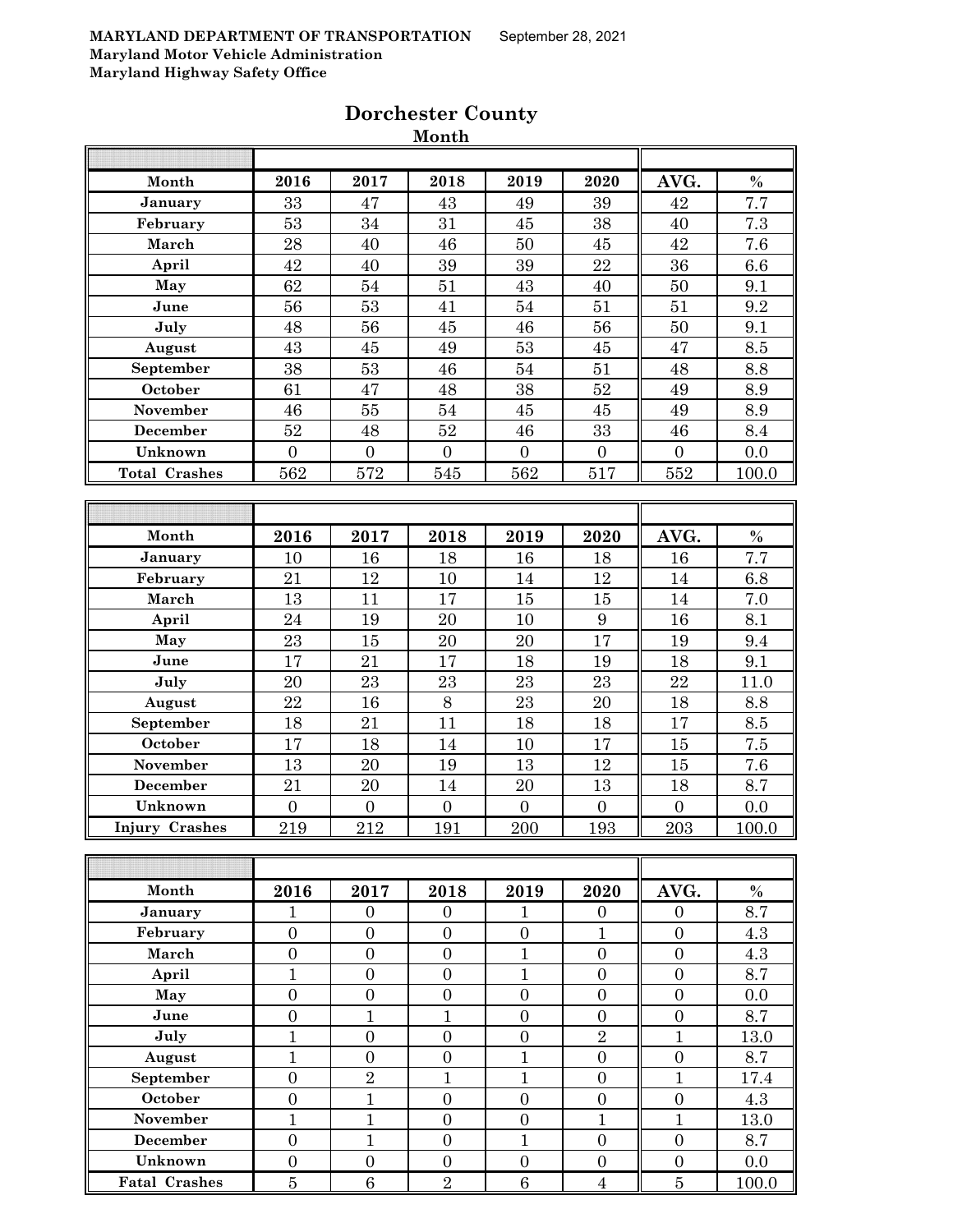September 28, 2021

|                       |                  |                  | Day of Week      |                 |                  |                  |               |
|-----------------------|------------------|------------------|------------------|-----------------|------------------|------------------|---------------|
|                       |                  |                  |                  |                 |                  |                  |               |
| Day of Week           | 2016             | 2017             | 2018             | 2019            | 2020             | AVG.             | $\%$          |
| Monday                | 84               | 93               | 72               | 91              | 74               | 83               | 15.0          |
| Tuesday               | 72               | 72               | 83               | 73              | 66               | 73               | 13.3          |
| Wednesday             | 85               | 79               | 81               | 79              | 77               | 80               | 14.5          |
| Thursday              | 81               | 72               | 62               | 76              | 64               | 71               | 12.9          |
| Friday                | 88               | 99               | 100              | 82              | 88               | 91               | 16.6          |
| Saturday              | 76               | 90               | 83               | 86              | 87               | 84               | 15.3          |
| Sunday                | 76               | 67               | 64               | 75              | 61               | 69               | 12.4          |
| Unknown               | $\overline{0}$   | $\overline{0}$   | $\overline{0}$   | $\overline{0}$  | $\overline{0}$   | $\overline{0}$   | 0.0           |
| <b>Total Crashes</b>  | 562              | 572              | 545              | 562             | 517              | 552              | 100.0         |
|                       |                  |                  |                  |                 |                  |                  |               |
|                       |                  |                  |                  |                 |                  |                  |               |
| Day of Week           | 2016             | 2017             | 2018             | 2019            | 2020             | AVG.             | $\frac{0}{0}$ |
| Monday                | 32               | 40               | 26               | 40              | 28               | 33               | 16.4          |
| Tuesday               | 31               | 27               | 30               | 25              | 25               | 28               | 13.6          |
| Wednesday             | 37               | 26               | 27               | 29              | 29               | 30               | 14.6          |
| Thursday              | 33               | 27               | 22               | 26              | 21               | 26               | 12.7          |
| Friday                | 34               | 35               | 37               | 31              | 37               | 35               | 17.1          |
| Saturday              | 25               | 35               | 26               | 20              | 31               | 27               | 13.5          |
| Sunday                | 27               | 22               | 23               | 29              | 22               | 25               | 12.1          |
| Unknown               | $\overline{0}$   | $\overline{0}$   | $\mathbf{0}$     | $\overline{0}$  | $\mathbf{0}$     | $\overline{0}$   | 0.0           |
| <b>Injury Crashes</b> | 219              | 212              | 191              | $200\,$         | 193              | 203              | 100.0         |
|                       |                  |                  |                  |                 |                  |                  |               |
|                       |                  |                  |                  |                 |                  |                  |               |
| Day of Week           | 2016             | 2017             | 2018             | 2019            | 2020             | AVG.             | $\%$          |
| Monday                | $\overline{0}$   | $\overline{0}$   | $\overline{0}$   | $\overline{1}$  | $\overline{1}$   | $\overline{0}$   | 8.7           |
| Tuesday               | $\overline{0}$   | $\boldsymbol{0}$ | $\mathbf{1}$     | $\overline{1}$  | $\overline{0}$   | $\overline{0}$   | 8.7           |
| Wednesday             | $\boldsymbol{0}$ | $\mathbf{1}$     | $\boldsymbol{0}$ | $\mathbf{1}$    | $\boldsymbol{0}$ | $\boldsymbol{0}$ | 8.7           |
| Thursday              | T                | $\overline{2}$   | $\overline{0}$   | $\overline{0}$  | $\overline{0}$   | T                | 13.0          |
| Friday                | $\overline{2}$   | $\overline{1}$   | $\mathbf{1}$     | $\overline{0}$  | $\overline{2}$   | $\overline{1}$   | 26.1          |
| Saturday              | $\mathbf{1}$     | $\mathbf{1}$     | $\overline{0}$   | $\overline{1}$  | $\mathbf 1$      | $\mathbf{1}$     | 17.4          |
| Sunday                | $\mathbf{1}$     | $\mathbf{1}$     | $\overline{0}$   | $\overline{2}$  | $\overline{0}$   | $\mathbf{1}$     | 17.4          |
| Unknown               | $\overline{0}$   | $\boldsymbol{0}$ | $\boldsymbol{0}$ | $\overline{0}$  | $\boldsymbol{0}$ | $\boldsymbol{0}$ | 0.0           |
| <b>Fatal Crashes</b>  | $\overline{5}$   | $6\phantom{.}6$  | $\overline{2}$   | $6\phantom{.}6$ | $\overline{4}$   | $\overline{5}$   | 100.0         |

# **Dorchester County Day of Week**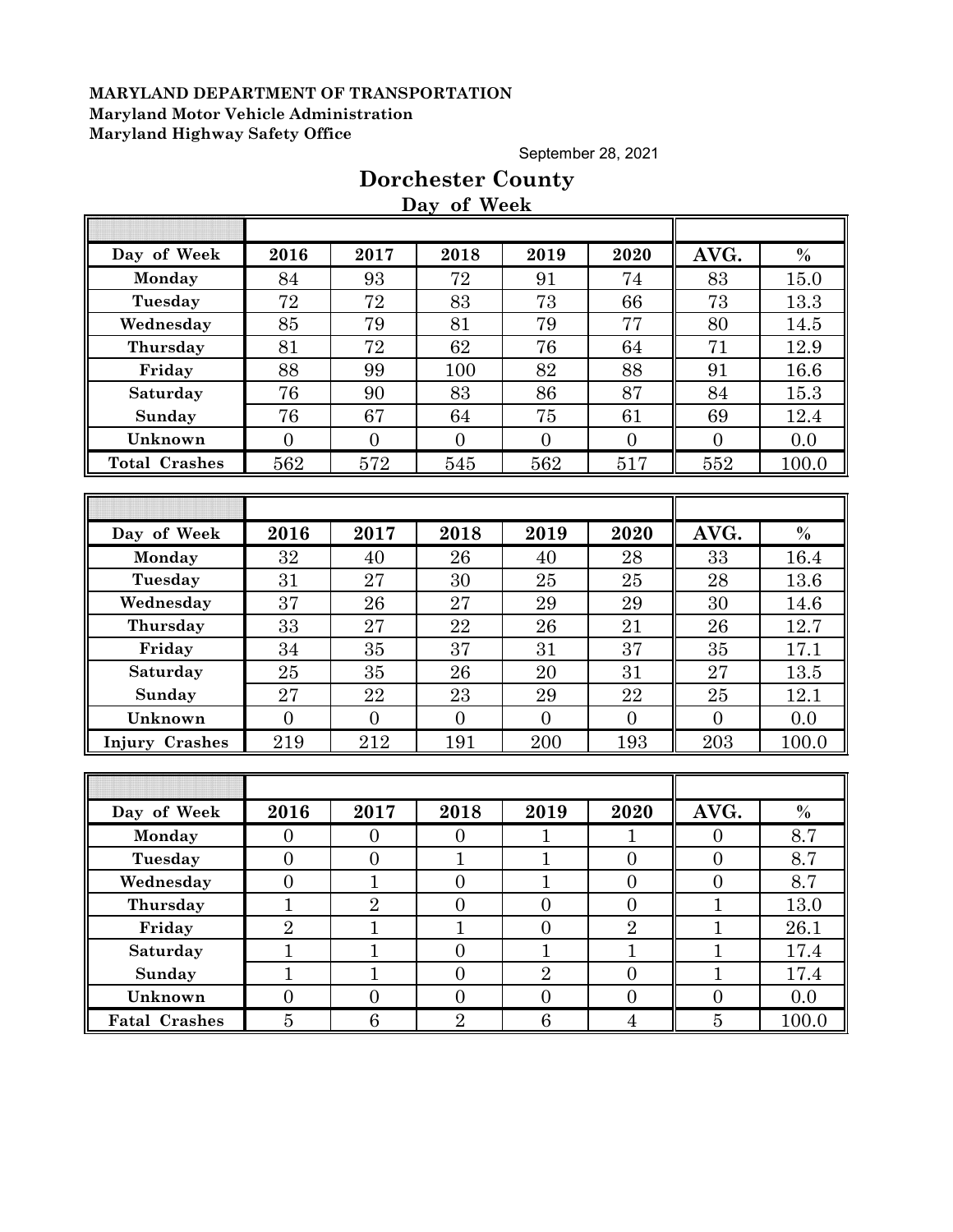### **Dorchester County Time of Day**

| Time of Day          | 2016           | 2017           | 2018              | 2019           | 2020           | AVG.           | $\frac{0}{0}$ |
|----------------------|----------------|----------------|-------------------|----------------|----------------|----------------|---------------|
| 12:00 Midnight       | 15             | 10             | 17                | 10             | 12             | 13             | 2.3           |
| 1:00                 | 21             | 14             | 8                 | 13             | 8              | 13             | 2.3           |
| 2:00                 | 14             | 16             | 10                | 11             | 5              | 11             | 2.0           |
| 3:00                 | 12             | 11             | 13                | 8              | 11             | 11             | 2.0           |
| 4:00                 | 10             | 5              | 9                 | $\overline{7}$ | 10             | 8              | 1.5           |
| 5:00                 | 13             | 11             | 8                 | 10             | 9              | 10             | 1.8           |
| 6:00                 | 27             | 22             | 24                | 26             | 17             | 23             | 4.2           |
| 7:00                 | 22             | 32             | 19                | 33             | 29             | 27             | 4.9           |
| 8:00                 | 33             | 28             | 27                | 26             | 20             | 27             | 4.9           |
| 9:00                 | 32             | 17             | 20                | 24             | 19             | 22             | 4.1           |
| 10:00                | 20             | 32             | 27                | 31             | 23             | 27             | 4.8           |
| 11:00                | 33             | 26             | 28                | 29             | 37             | 31             | 5.5           |
| 12:00 Noon           | 29             | 34             | 34                | 39             | 37             | 35             | 6.3           |
| 1:00                 | 42             | 26             | 21                | 22             | 26             | 27             | 5.0           |
| 2:00                 | 40             | 35             | 45                | 29             | 30             | 36             | 6.5           |
| 3:00                 | 33             | 41             | 28                | 34             | 30             | 33             | 6.0           |
| 4:00                 | 33             | 38             | 43                | 38             | 39             | 38             | 6.9           |
| 5:00                 | 30             | 48             | 38                | 50             | 29             | 39             | 7.1           |
| 6:00                 | 18             | 32             | 35                | 33             | 28             | 29             | 5.3           |
| 7:00                 | 26             | $^{22}$        | 19                | 16             | 21             | 21             | 3.8           |
| 8:00                 | 13             | 15             | 22                | 14             | 15             | 16             | 2.9           |
| 9:00                 | 14             | 17             | 24                | 20             | 24             | 20             | 3.6           |
| 10:00                | 14             | 24             | 13                | 23             | 21             | 19             | 3.4           |
| 11:00                | 18             | 16             | 13                | 16             | 17             | 16             | 2.9           |
| Unknown              | $\overline{0}$ | $\mathbf{0}$   | $\Omega$          | $\mathbf{0}$   | $\overline{0}$ | $\Omega$       | 0.0           |
| <b>Total Crashes</b> | 562            | 572            | 545               | 562            | 517            | 552            | 100.0         |
|                      |                |                |                   |                |                |                |               |
|                      |                |                |                   |                |                |                |               |
| Time of Day          | 2016           | 2017           | 2018              | 2019           | 2020           | AVG.           | $\frac{0}{0}$ |
| $12:00$ Midnight     | 5              | $\overline{2}$ | 9                 | $\mathbf{1}$   | $\,2\,$        | $\overline{4}$ | 1.9           |
| 1:00                 | 5              | 6              | $\overline{0}$    | $\overline{0}$ | 3              | 3              | 1.4           |
| 2:00                 | $\overline{2}$ | $\overline{2}$ | $\overline{7}$    | 3              | $\overline{0}$ | 3              | 1.4           |
| 3:00                 | 6              | $\overline{2}$ | 3                 | $\overline{0}$ | $\mathbf{1}$   | $\overline{2}$ | 1.2           |
| 4:00                 | 3              | $\mathbf{0}$   | $\overline{2}$    | $\mathbf{1}$   | 3              | $\overline{2}$ | 0.9           |
| 5:00                 | 3              | 3              | 3                 | 3              | $\overline{4}$ | 3              | 1.6           |
| 6:00                 | 6              | $\,6$          | 9                 | 6              | $\overline{4}$ | 6              | 3.1           |
| 7:00                 | 7              | 12             | 8                 | 11             | 8              | 9              | 4.5           |
| 8:00                 | 15             | 9              | 9                 | 8              | 6              | 9              | 4.6           |
| 9:00                 | 12             | 10             | $\overline{6}$    | 9              | 6              | 9              | 4.2           |
| 10:00                | $\overline{7}$ | 13             | 8                 | 12             | 10             | 10             | 4.9           |
| 11:00                | 14             | 11             | 12                | 13             | 17             | 13             | 6.6           |
| 12:00 Noon           | 13             | 17             | 10                | 13             | 18             | 14             | 7.0           |
| 1:00                 | 18             | 11             | $\scriptstyle{7}$ | 8              | 9              | 11             | 5.2           |
| 2:00                 | 16             | 13             | 18                | 8              | 12             | 13             | 6.6           |

| 3:00              | 17  | 12       | 14       | 17       | 14       | 15       | 7.3   |
|-------------------|-----|----------|----------|----------|----------|----------|-------|
| 4:00              | 12  | 13       | 18       | 22       | 19       | 17       | 8.3   |
| 5:00              | 18  | 23       | 13       | 18       | 9        | 16       | 8.0   |
| 6:00              | 8   | 17       | 11       | 15       | 13       | 13       | 6.3   |
| 7:00              | 14  | 8        | 5        | 5        | 8        | 8        | 3.9   |
| 8:00              |     |          | 8        | 5        |          | 6        | 2.8   |
| 9:00              | 3   | 6        | 6        | 9        |          | 6        | 3.1   |
| 10:00             | 4   | 9        | $\Omega$ | 9        | 5        | 6        | 2.9   |
| 11:00             |     | 3        | 3        | 4        | 8        | 5        | 2.5   |
| Unknown           | 0   | $\Omega$ | $\Omega$ | $\Omega$ | $\Omega$ | $\Omega$ | 0.0   |
| Injury<br>Crashes | 219 | 212      | 191      | 200      | 193      | 203      | 100.0 |

| Time of Day          | 2016         | 2017           | 2018           | 2019           | 2020           | AVG.         | $\%$  |
|----------------------|--------------|----------------|----------------|----------------|----------------|--------------|-------|
| $12:00$ Midnight     | 1            | $\Omega$       | $\Omega$       | $\Omega$       | $\Omega$       | $\Omega$     | 4.3   |
| 1:00                 | $\mathbf{0}$ | $\Omega$       | $\mathbf{0}$   | $\mathbf{1}$   | $\Omega$       | $\Omega$     | 4.3   |
| 2:00                 | $\mathbf{0}$ | $\overline{0}$ | $\overline{0}$ | $\mathbf{1}$   | $\mathbf{1}$   | $\mathbf{0}$ | 8.7   |
| 3:00                 | $\Omega$     | $\Omega$       | $\Omega$       | $\Omega$       | $\Omega$       | $\Omega$     | 0.0   |
| 4:00                 | $\Omega$     | $\Omega$       | $\Omega$       | $\Omega$       | $\Omega$       | $\Omega$     | 0.0   |
| 5:00                 | $\Omega$     | $\Omega$       | $\mathbf{0}$   | $\Omega$       | $\Omega$       | $\Omega$     | 0.0   |
| 6:00                 | $\Omega$     | $\Omega$       | $\Omega$       | 1              | $\Omega$       | $\Omega$     | 4.3   |
| 7:00                 | $\mathbf{0}$ | $\overline{0}$ | $\overline{0}$ | $\Omega$       | $\mathbf{0}$   | $\mathbf{0}$ | 0.0   |
| 8:00                 | $\Omega$     | $\mathbf{1}$   | $\mathbf{0}$   | $\Omega$       | $\Omega$       | $\Omega$     | 4.3   |
| 9:00                 | $\mathbf{0}$ | $\Omega$       | $\mathbf{0}$   | $\Omega$       | $\mathbf{0}$   | $\Omega$     | 0.0   |
| 10:00                | $\mathbf{0}$ | $\overline{0}$ | $\overline{0}$ | $\mathbf{1}$   | $\Omega$       | $\mathbf{0}$ | 4.3   |
| 11:00                | $\mathbf{1}$ | $\Omega$       | $\Omega$       | $\Omega$       | $\Omega$       | $\Omega$     | 4.3   |
| $12:00$ Noon         | $\Omega$     | $\Omega$       | $\mathbf{1}$   | $\overline{2}$ | $\mathbf{1}$   | 1            | 17.4  |
| 1:00                 | $\Omega$     | 1              | $\Omega$       | $\Omega$       | 1              | $\Omega$     | 8.7   |
| 2:00                 | $\Omega$     | $\Omega$       | $\Omega$       | $\Omega$       | $\Omega$       | $\Omega$     | 0.0   |
| 3:00                 | $\mathbf{1}$ | 1              | $\mathbf{0}$   | $\mathbf{0}$   | $\mathbf{0}$   | $\mathbf{0}$ | 8.7   |
| 4:00                 | $\Omega$     | $\Omega$       | 1              | $\Omega$       | $\Omega$       | $\Omega$     | 4.3   |
| 5:00                 | $\mathbf{1}$ | $\mathbf{1}$   | $\overline{0}$ | $\Omega$       | $\mathbf{0}$   | $\mathbf{0}$ | 8.7   |
| 6:00                 | $\Omega$     | $\Omega$       | $\mathbf{0}$   | $\Omega$       | $\Omega$       | $\Omega$     | 0.0   |
| 7:00                 | $\mathbf{0}$ | $\mathbf{1}$   | $\overline{0}$ | $\Omega$       | $\mathbf{0}$   | $\Omega$     | 4.3   |
| 8:00                 | $\Omega$     | $\overline{0}$ | $\overline{0}$ | $\Omega$       | $\Omega$       | $\Omega$     | 0.0   |
| 9:00                 | $\Omega$     | 1              | $\Omega$       | $\Omega$       | 1              | $\Omega$     | 8.7   |
| 10:00                | 1            | $\Omega$       | $\Omega$       | $\Omega$       | $\Omega$       | $\Omega$     | 4.3   |
| 11:00                | $\Omega$     | $\Omega$       | $\Omega$       | $\Omega$       | $\Omega$       | $\Omega$     | 0.0   |
| Unknown              | $\Omega$     | $\Omega$       | $\mathbf{0}$   | $\Omega$       | $\Omega$       | $\Omega$     | 0.0   |
| <b>Fatal Crashes</b> | 5            | 6              | $\overline{2}$ | 6              | $\overline{4}$ | 5            | 100.0 |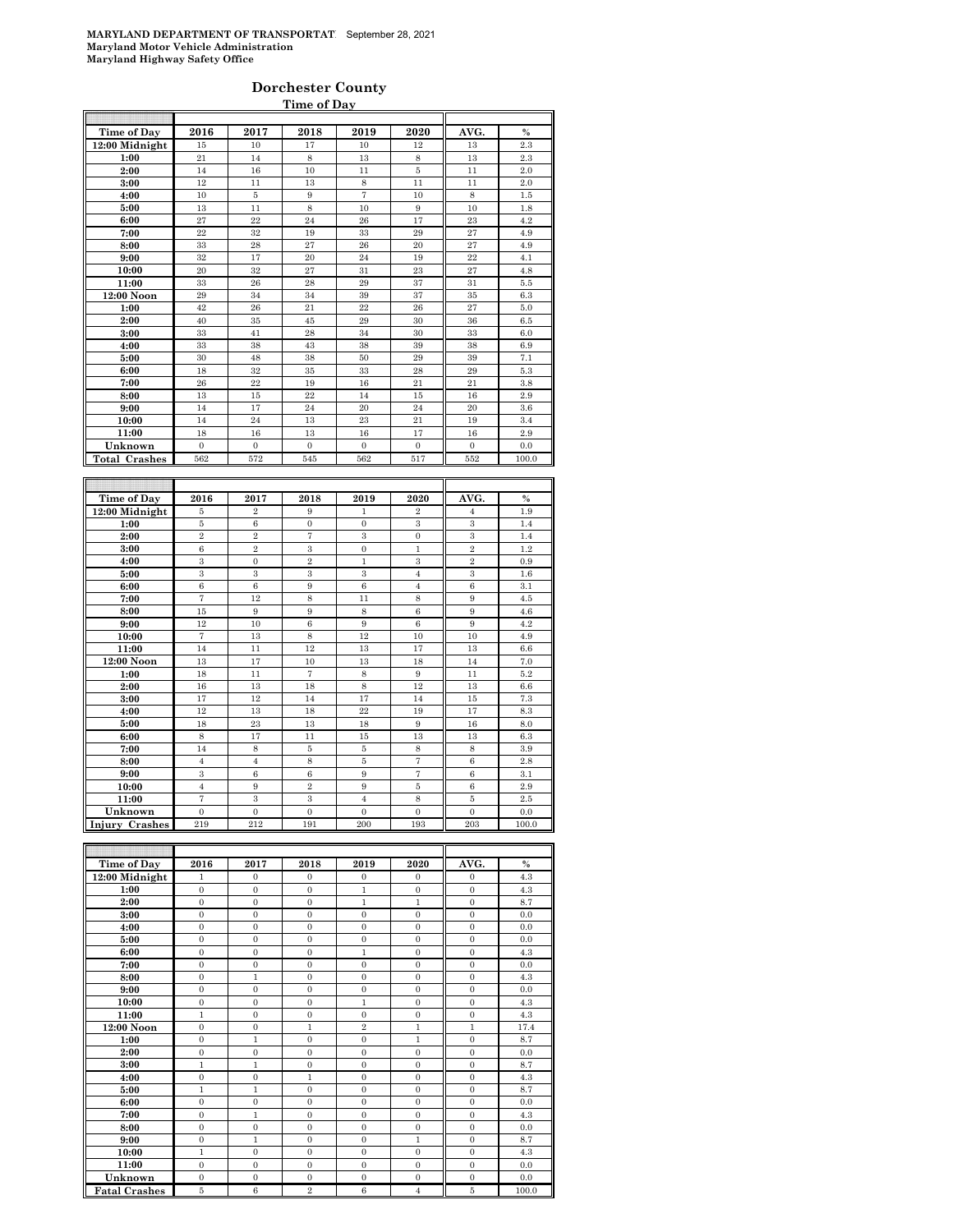### **Dorchester County Driver Age**

| Driver Age           | 2016           | 2017           | 2018           | 2019           | 2020           | AVG.           | $\frac{0}{0}$ |
|----------------------|----------------|----------------|----------------|----------------|----------------|----------------|---------------|
| 15 and Under         | $\overline{2}$ | $\overline{4}$ | 4              | $\overline{0}$ | $\overline{2}$ | $\overline{2}$ | 0.3           |
| 16                   | 12             | 12             | 6              | 9              | 3              | 8              | 0.9           |
| 17                   | 23             | 17             | 14             | 17             | 16             | 17             | 1.9           |
| 18                   | 15             | 13             | 20             | 14             | 15             | 15             | 1.7           |
| 19                   | 21             | 18             | 18             | 25             | 18             | 20             | 2.2           |
| 20                   | 17             | 17             | 19             | 24             | 22             | 20             | 2.2           |
| $21 - 24$            | 84             | 92             | 76             | 71             | 72             | 79             | 8.7           |
| $25 - 29$            | 117            | 118            | 105            | 98             | 91             | 106            | 11.7          |
| $30 - 34$            | 89             | 81             | 81             | 79             | 70             | 80             | 8.8           |
| $35 - 39$            | 69             | 81             | 73             | 73             | 59             | 71             | 7.8           |
| $40 - 44$            | 61             | 56             | 42             | 65             | 47             | 54             | 6.0           |
| $45 - 49$            | 61             | 61             | 58             | 52             | 39             | 54             | 6.0           |
| $50 - 54$            | 59             | 47             | 58             | 59             | 61             | 57             | 6.3           |
| $55 - 59$            | 63             | 63             | 52             | 64             | 47             | 58             | 6.4           |
| $60 - 64$            | 44             | 52             | 43             | 52             | 39             | 46             | 5.1           |
| $65 - 69$            | 41             | 46             | 45             | 44             | 28             | 41             | 4.5           |
| $70 - 79$            | 38             | 36             | 57             | 63             | 50             | 49             | 5.4           |
| $80 +$               | 20             | 40             | 24             | 19             | 17             | 24             | 2.6           |
| Unknown              | 76             | 101            | 97             | 95             | 152            | 104            | 11.5          |
| <b>Total Drivers</b> | 912            | 955            | 892            | 923            | 848            | 906            | 100.0         |
|                      |                |                |                |                |                |                |               |
|                      |                |                |                |                |                |                |               |
| Driver Age           | 2016           | 2017           | 2018           | 2019           | 2020           | AVG.           | $\%$          |
| 15 and Under         | $\Omega$       | 3              | $\Omega$       | $\Omega$       | 1              | 1              | 0.4           |
| 16                   | $\overline{2}$ | 5              | 3              | 3              | $\overline{2}$ | 3              | 1.5           |
| 17                   | 3              | 3              | $\overline{2}$ | 3              | 5              | 3              | 1.6           |
| 18                   | 5              | $\,3$          | $\overline{2}$ | $\,3$          | $\overline{4}$ | 3              | 1.7           |
| 19                   | 5              | 9              | 3              | 6              | $\overline{4}$ | 5              | 2.7           |
| 20                   | $\,2$          | 3              | 5              | 6              | 3              | $\overline{4}$ | 1.9           |
|                      |                |                |                |                |                |                |               |

| 18                     | 5              | 3   | $\,2$          | 3   | $\overline{4}$ | 3              | 1.7   |
|------------------------|----------------|-----|----------------|-----|----------------|----------------|-------|
| 19                     | 5              | 9   | 3              | 6   | $\overline{4}$ | 5              | 2.7   |
| 20                     | $\overline{2}$ | 3   | 5              | 6   | 3              | $\overline{4}$ | 1.9   |
| $21 - 24$              | 22             | 19  | 15             | 18  | 21             | 19             | 9.5   |
| $25 - 29$              | 29             | 31  | 30             | 26  | 27             | 29             | 14.3  |
| $30 - 34$              | 17             | 17  | 22             | 24  | 17             | 19             | 9.7   |
| $35 - 39$              | 12             | 17  | 16             | 16  | 17             | 16             | 7.8   |
| $40 - 44$              | 16             | 13  | 9              | 13  | 10             | 12             | 6.1   |
| $45 - 49$              | 21             | 14  | 13             | 9   | 12             | 14             | 6.9   |
| $50 - 54$              | 11             | 11  | 14             | 15  | 13             | 13             | 6.4   |
| $55 - 59$              | 15             | 13  | 12             | 17  | 10             | 13             | 6.7   |
| $60 - 64$              | 12             | 18  | 12             | 11  | 8              | 12             | 6.1   |
| $65 - 69$              | 13             | 10  | 12             | 12  | 7              | 11             | 5.4   |
| $70 - 79$              | 8              | 11  | 13             | 18  | 20             | 14             | 7.0   |
| $80 +$                 | $\tau$         | 11  | 6              | 5   | 3              | 6              | 3.2   |
| Unknown                | $\mathbf{1}$   | 1   | $\overline{2}$ | 1   | $\overline{4}$ | $\overline{2}$ | 0.9   |
| <b>Injured Drivers</b> | 201            | 212 | 191            | 206 | 188            | 200            | 100.0 |

| Driver Age               | 2016           | 2017           | 2018           | 2019     | 2020           | AVG.           | $\%$  |
|--------------------------|----------------|----------------|----------------|----------|----------------|----------------|-------|
| 15 and Under             | $\overline{0}$ | $\theta$       | $\Omega$       | $\Omega$ | $\mathbf{0}$   | $\mathbf{0}$   | 0.0   |
| 16                       | $\overline{0}$ | $\overline{0}$ | $\Omega$       | $\Omega$ | $\overline{0}$ | $\overline{0}$ | 0.0   |
| 17                       | $\mathbf{0}$   | $\overline{0}$ | $\overline{0}$ | $\Omega$ | $\overline{0}$ | $\overline{0}$ | 0.0   |
| 18                       | $\overline{0}$ | $\overline{0}$ | 1              | $\Omega$ | $\Omega$       | $\overline{0}$ | 5.0   |
| 19                       | $\overline{0}$ | $\overline{0}$ | $\Omega$       | $\Omega$ | $\overline{0}$ | $\overline{0}$ | 0.0   |
| 20                       | $\overline{0}$ | $\overline{0}$ | $\Omega$       | $\Omega$ | $\overline{0}$ | $\overline{0}$ | 0.0   |
| $21 - 24$                | 1              | $\theta$       | $\Omega$       | $\Omega$ | $\mathbf{1}$   | $\overline{0}$ | 10.0  |
| $25 - 29$                | 1              | $\overline{0}$ | $\Omega$       | $\theta$ | $\theta$       | $\overline{0}$ | 5.0   |
| $30 - 34$                | 1              | $\theta$       | $\mathbf{0}$   | 1        | $\mathbf{1}$   | $\mathbf{1}$   | 15.0  |
| $35 - 39$                | $\Omega$       | $\overline{0}$ | $\Omega$       | $\theta$ | $\Omega$       | $\overline{0}$ | 0.0   |
| $40 - 44$                | $\overline{0}$ | $\overline{1}$ | $\Omega$       | 1        | $\Omega$       | $\overline{0}$ | 10.0  |
| $45 - 49$                | $\overline{0}$ | $\overline{0}$ | $\overline{0}$ | 1        | $\overline{0}$ | $\overline{0}$ | 5.0   |
| $50 - 54$                | $\overline{0}$ | $\overline{0}$ | $\Omega$       | $\Omega$ | $\overline{0}$ | $\overline{0}$ | 0.0   |
| $55 - 59$                | $\overline{0}$ | $\overline{0}$ | $\overline{0}$ | 1        | $\overline{0}$ | $\overline{0}$ | 5.0   |
| $60 - 64$                | $\mathbf{1}$   | $\overline{0}$ | $\Omega$       | $\theta$ | $\mathbf{1}$   | $\overline{0}$ | 10.0  |
| $65 - 69$                | $\overline{0}$ | $\overline{2}$ | $\overline{0}$ | 1        | $\overline{0}$ | $\mathbf{1}$   | 15.0  |
| $70 - 79$                | $\overline{0}$ | $\overline{0}$ | 1              | 1        | $\mathbf{1}$   | 1              | 15.0  |
| $80 +$                   | $\Omega$       | $\overline{1}$ | $\Omega$       | $\Omega$ | $\Omega$       | $\overline{0}$ | 5.0   |
| Unknown                  | $\overline{0}$ | $\overline{0}$ | $\Omega$       | $\Omega$ | $\overline{0}$ | $\overline{0}$ | 0.0   |
| <b>Driver Fatalities</b> | $\overline{4}$ | $\overline{4}$ | $\overline{2}$ | 6        | $\overline{4}$ | $\overline{4}$ | 100.0 |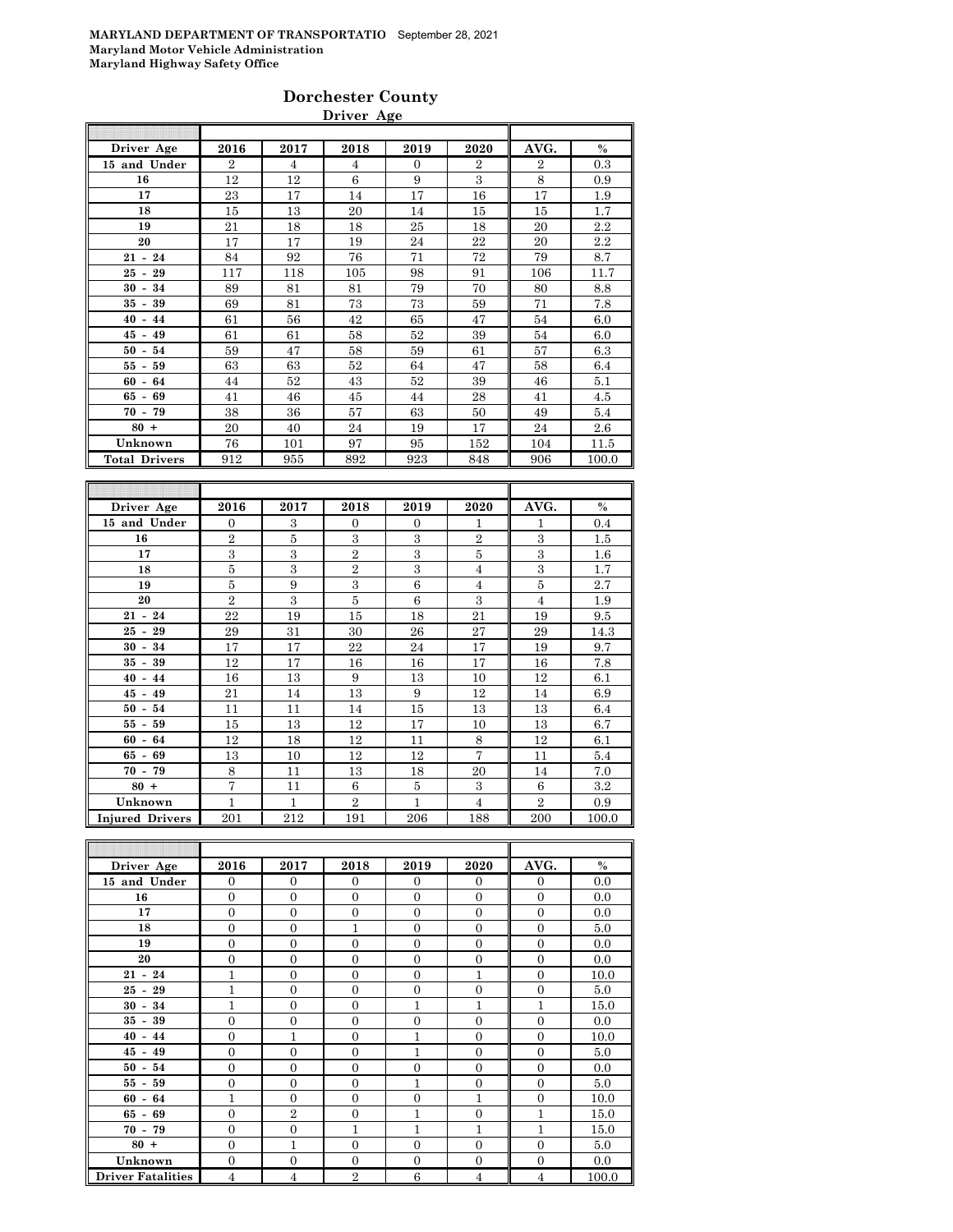$\overline{\Gamma}$ 

| Driver Gender          | 2016 | 2017 | 2018           | 2019 | 2020 | AVG.           | $\%$  |
|------------------------|------|------|----------------|------|------|----------------|-------|
| Male                   | 498  | 467  | 466            | 483  | 423  | 467            | 51.6  |
| Female                 | 334  | 385  | 323            | 344  | 273  | 332            | 36.6  |
| Unknown                | 80   | 103  | 103            | 96   | 152  | 107            | 11.8  |
| <b>Total Drivers</b>   | 912  | 955  | 892            | 923  | 848  | 906            | 100.0 |
|                        |      |      |                |      |      |                |       |
|                        |      |      |                |      |      |                |       |
| Driver Gender          | 2016 | 2017 | 2018           | 2019 | 2020 | AVG.           | $\%$  |
| Male                   | 95   | 92   | 86             | 94   | 106  | 95             | 47.4  |
| Female                 | 105  | 117  | 103            | 111  | 78   | 103            | 51.5  |
| Unknown                |      | 3    | $\overline{2}$ |      | 4    | $\overline{2}$ | 1.1   |
| <b>Driver Injuries</b> | 201  | 212  | 191            | 206  | 188  | 200            | 100.0 |
|                        |      |      |                |      |      |                |       |
|                        |      |      |                |      |      |                |       |

# **Dorchester County**

 **Driver Gender**

| Driver Gender            | 2016 | 2017 | 2018 | 2019 | 2020 | AVG. | $\frac{0}{0}$ |
|--------------------------|------|------|------|------|------|------|---------------|
| Male                     |      |      |      |      |      |      | 75.0          |
| Female                   |      |      |      |      |      |      | 25.0          |
| Unknown                  |      |      |      |      |      |      | 0.0           |
| <b>Driver Fatalities</b> |      |      |      |      |      |      | 100.0         |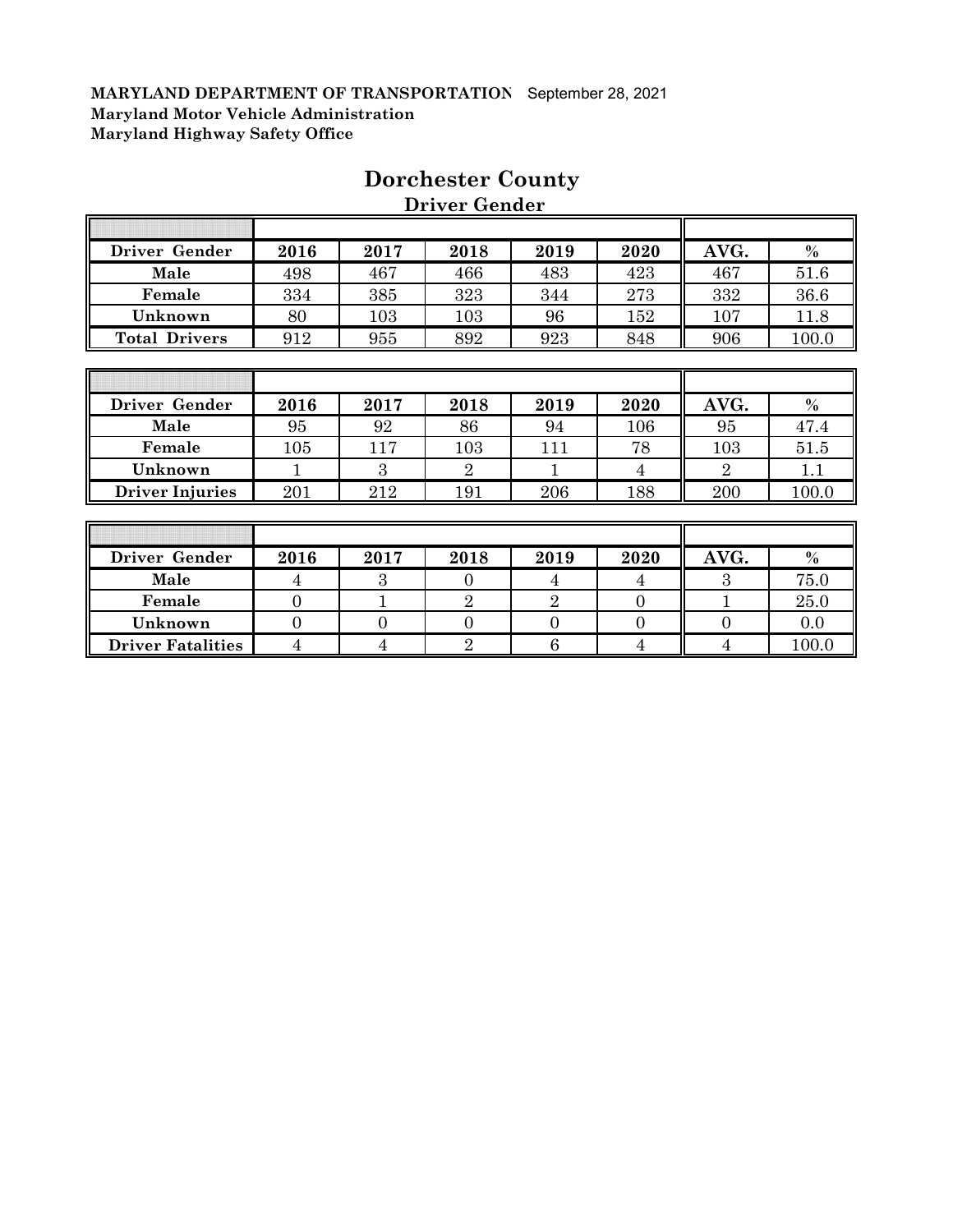$\mathsf{r}$ 

### **Dorchester County Driver Safety Equipment Use**

| <b>Safety Equipment</b>  |                  |                  |                  |                  |                  |                  |       |
|--------------------------|------------------|------------------|------------------|------------------|------------------|------------------|-------|
|                          | 2016             | 2017             | 2018             | 2019             | 2020             | AVG.             | $\%$  |
| Not Applicable           | 63               | 77               | 53               | 48               | 59               | 60               | 6.6   |
|                          |                  |                  | 25               | 22               | 25               |                  |       |
| None                     | 29               | 28               |                  |                  |                  | 26               | 2.8   |
| Lap belt only            | 10               | 11               | $\overline{2}$   | $\overline{0}$   | $\mathbf{1}$     | 5                | 0.5   |
| Shoulder belt only       | 14               | 10               | 9                | 7                | 9                | 10               | 1.1   |
| Shoulder/Lap belt(s)     | 652              | 692              | 633              | 692              | 535              | 641              | 70.7  |
| Child/Youth restraint    |                  |                  |                  |                  |                  |                  |       |
|                          | 0                | $\mathbf{0}$     | 0                | 0                | 0                | 0                | 0.0   |
| Child restraint forward  | $\boldsymbol{0}$ | $\mathbf{0}$     | $\overline{0}$   | $\overline{0}$   | $\mathbf{0}$     | $\overline{0}$   | 0.0   |
| Child restraint rear     | $\boldsymbol{0}$ | $\boldsymbol{0}$ | $\mathbf 1$      | $\boldsymbol{0}$ | $\boldsymbol{0}$ | $\boldsymbol{0}$ | 0.0   |
| <b>Booster seat</b>      | $\overline{0}$   | $\mathbf{0}$     | $\mathbf{0}$     | $\overline{0}$   | $\mathbf{0}$     | $\mathbf{0}$     | 0.0   |
| Child restraint unknow   | 1                | $\boldsymbol{0}$ | $\boldsymbol{0}$ | $\overline{0}$   | $\boldsymbol{0}$ | $\boldsymbol{0}$ |       |
|                          |                  |                  |                  |                  |                  |                  | 0.0   |
| Mc/Bike helmet           | $\overline{4}$   | $\overline{2}$   | $\overline{4}$   | 10               | 1                | $\overline{4}$   | 0.5   |
| Mc/bike shield only      | $\overline{0}$   | $\mathbf{0}$     | $\overline{0}$   | $\overline{0}$   | $\boldsymbol{0}$ | $\overline{0}$   | 0.0   |
| Mc/bike helmet & shield  | 1                | 5                | 0                | $\overline{2}$   | 3                | $\overline{2}$   | 0.2   |
|                          |                  |                  | $\overline{0}$   |                  |                  |                  |       |
| Protective pads          | $\boldsymbol{0}$ | $\boldsymbol{0}$ |                  | $\overline{0}$   | $\overline{0}$   | $\boldsymbol{0}$ | 0.0   |
| Reflective clothing      | $\boldsymbol{0}$ | $\boldsymbol{0}$ | 0                | 0                | 0                | $\mathbf{0}$     | 0.0   |
| Lighting                 | $\mathbf{0}$     | $\mathbf{0}$     | $\overline{0}$   | $\overline{0}$   | $\overline{0}$   | $\overline{0}$   | 0.0   |
| Air bag only             | $\boldsymbol{0}$ | $\boldsymbol{0}$ | 0                | 0                | $\mathbf{0}$     | 0                | 0.0   |
|                          |                  | $\overline{0}$   | $\overline{0}$   | $\overline{0}$   | $\overline{0}$   | $\overline{0}$   |       |
| Air bag and belts        | $\boldsymbol{0}$ |                  |                  |                  |                  |                  | 0.0   |
| Other                    | 1                | 1                | 1                | $\boldsymbol{0}$ | 1                | 1                | 0.1   |
| Unknown                  | 137              | 129              | 164              | 142              | 214              | 157              | 17.4  |
| <b>Total Drivers</b>     | 912              | 955              | 892              | 923              | 848              | 906              | 100.0 |
|                          |                  |                  |                  |                  |                  |                  |       |
|                          |                  |                  |                  |                  |                  |                  |       |
|                          |                  |                  |                  |                  |                  |                  |       |
| <b>Safety Equipment</b>  | 2016             | 2017             | 2018             | 2019             | 2020             | AVG.             | $\%$  |
| Not Applicable           | 7                | 15               | 6                | $\overline{4}$   | 8                | 8                | 4.0   |
| None                     | 12               |                  |                  |                  |                  | 11               |       |
|                          |                  | 12               | 10               | 9                | 13               |                  | 5.6   |
| Lap belt only            | 1                | 1                | 0                | $\boldsymbol{0}$ | $\boldsymbol{0}$ | $\boldsymbol{0}$ | 0.2   |
| Shoulder belt only       | 3                | $\overline{4}$   | 3                | $\overline{2}$   | $\overline{0}$   | $\overline{2}$   | 1.2   |
| Shoulder/Lap belt(s)     | 154              | 170              | $^{156}$         | 173              | 149              | 160              | 80.4  |
|                          |                  |                  |                  |                  |                  |                  |       |
| Child/Youth restraint    | $\overline{0}$   | $\mathbf{0}$     | $\mathbf{0}$     | $\mathbf{0}$     | $\mathbf{0}$     | $\mathbf{0}$     | 0.0   |
| Child restraint forward  | $\boldsymbol{0}$ | $\boldsymbol{0}$ | 0                | $\boldsymbol{0}$ | $\boldsymbol{0}$ | $\boldsymbol{0}$ | 0.0   |
| Child restraint rear     | $\overline{0}$   | $\mathbf{0}$     | $\mathbf{1}$     | $\overline{0}$   | $\overline{0}$   | $\overline{0}$   | 0.1   |
| <b>Booster seat</b>      | $\overline{0}$   | $\mathbf{0}$     | $\overline{0}$   | $\overline{0}$   | $\overline{0}$   | $\overline{0}$   | 0.0   |
|                          |                  |                  |                  |                  |                  |                  |       |
| Child restraint unknow   | $\boldsymbol{0}$ | $\boldsymbol{0}$ | $\boldsymbol{0}$ | $\boldsymbol{0}$ | $\boldsymbol{0}$ | 0                | 0.0   |
| Mc/Bike helmet           | 3                | $\mathbf{1}$     | $\overline{2}$   | 8                | $\boldsymbol{0}$ | 3                | 1.4   |
| Mc/bike shield only      | $\boldsymbol{0}$ | 0                | 0                | $\boldsymbol{0}$ | 0                | $\boldsymbol{0}$ | 0.0   |
| Mc/bike helmet & shield  | $\mathbf{1}$     | $\overline{2}$   | $\overline{0}$   | $\mathbf{1}$     | $\,3$            | $\mathbf{1}$     | 0.7   |
|                          | $\boldsymbol{0}$ | $\boldsymbol{0}$ | 0                | $\boldsymbol{0}$ | $\mathbf{0}$     | $\mathbf{0}$     | 0.0   |
| Protective pads          |                  |                  |                  |                  |                  |                  |       |
| Reflective clothing      | $\boldsymbol{0}$ | $\overline{0}$   | $\overline{0}$   | $\overline{0}$   | $\overline{0}$   | $\overline{0}$   | 0.0   |
| Lighting                 | $\boldsymbol{0}$ | $\boldsymbol{0}$ | 0                | $\boldsymbol{0}$ | $\boldsymbol{0}$ | 0                | 0.0   |
| Air bag only             |                  |                  |                  |                  |                  |                  |       |
|                          |                  |                  |                  |                  |                  |                  |       |
|                          | $\overline{0}$   | $\mathbf{0}$     | $\overline{0}$   | $\overline{0}$   | $\mathbf{0}$     | $\overline{0}$   | 0.0   |
| Air bag and belts        | $\boldsymbol{0}$ | $\mathbf{0}$     | $\overline{0}$   | $\boldsymbol{0}$ | $\boldsymbol{0}$ | $\boldsymbol{0}$ | 0.0   |
| Other                    | $\boldsymbol{0}$ | 0                | 0                | $\boldsymbol{0}$ | $\boldsymbol{0}$ | $\boldsymbol{0}$ | 0.0   |
| Unknown                  | 20               | 7                | 13               | 9                | 15               | 13               | 6.4   |
|                          |                  |                  |                  |                  |                  |                  |       |
| Driver Injuries          | 201              | 212              | 191              | 206              | 188              | 200              | 100.0 |
|                          |                  |                  |                  |                  |                  |                  |       |
|                          |                  |                  |                  |                  |                  |                  |       |
| <b>Safety Equipment</b>  | 2016             | 2017             | 2018             | 2019             | 2020             | AVG.             | %     |
|                          | $\mathbf{0}$     | 1                | $\mathbf{0}$     |                  | $\mathbf{0}$     | $\overline{0}$   |       |
| Not Applicable           |                  |                  |                  | 0                |                  |                  | 5.0   |
| None                     | 1                | $\boldsymbol{0}$ | $\boldsymbol{0}$ | 1                | $\,2$            | 1                | 20.0  |
| Lap belt only            | $\boldsymbol{0}$ | $\overline{0}$   | $\boldsymbol{0}$ | $\boldsymbol{0}$ | $\mathbf{0}$     | $\mathbf{0}$     | 0.0   |
| Shoulder belt only       | $\boldsymbol{0}$ | $\boldsymbol{0}$ | 0                | $\boldsymbol{0}$ | $\mathbf{0}$     | $\mathbf{0}$     | 0.0   |
|                          |                  |                  |                  |                  |                  |                  |       |
| Shoulder/Lap belt(s)     | $\overline{2}$   | $\mathbf{1}$     | $\mathbf{1}$     | 3                | $\overline{0}$   | $\mathbf{1}$     | 35.0  |
| Child/Youth restraint    | $\boldsymbol{0}$ | $\boldsymbol{0}$ | $\overline{0}$   | $\overline{0}$   | $\boldsymbol{0}$ | $\overline{0}$   | 0.0   |
| Child restraint forward  | $\boldsymbol{0}$ | $\boldsymbol{0}$ | 0                | $\boldsymbol{0}$ | $\boldsymbol{0}$ | $\boldsymbol{0}$ | 0.0   |
| Child restraint rear     | $\boldsymbol{0}$ | $\boldsymbol{0}$ | $\overline{0}$   | $\mathbf{0}$     | $\boldsymbol{0}$ | $\boldsymbol{0}$ | 0.0   |
|                          |                  |                  |                  |                  |                  |                  |       |
| <b>Booster seat</b>      | $\boldsymbol{0}$ | $\boldsymbol{0}$ | 0                | $\boldsymbol{0}$ | $\mathbf{0}$     | $\mathbf{0}$     | 0.0   |
| Child restraint unk.     | $\overline{0}$   | $\overline{0}$   | $\overline{0}$   | $\overline{0}$   | $\mathbf{0}$     | $\overline{0}$   | 0.0   |
| Mc/Bike helmet           | $\boldsymbol{0}$ | $\boldsymbol{0}$ | 0                | 1                | 1                | $\mathbf{0}$     | 10.0  |
| Mc/bike shield only      | $\mathbf{0}$     | $\mathbf{0}$     | $\overline{0}$   | $\overline{0}$   | $\overline{0}$   | $\overline{0}$   | 0.0   |
|                          |                  |                  |                  |                  |                  |                  |       |
| Mc/bike helmet & shield  | $\boldsymbol{0}$ | $\overline{2}$   | 0                | $\boldsymbol{0}$ | $\mathbf{0}$     | 0                | 10.0  |
| Protective pads          | $\boldsymbol{0}$ | $\overline{0}$   | $\overline{0}$   | $\overline{0}$   | $\overline{0}$   | $\overline{0}$   | 0.0   |
| Reflective clothing      | $\boldsymbol{0}$ | $\boldsymbol{0}$ | $\boldsymbol{0}$ | $\boldsymbol{0}$ | $\boldsymbol{0}$ | $\boldsymbol{0}$ | 0.0   |
| Lighting                 | $\boldsymbol{0}$ | $\boldsymbol{0}$ | 0                | $\boldsymbol{0}$ | $\overline{0}$   | $\boldsymbol{0}$ | 0.0   |
|                          |                  |                  |                  |                  |                  |                  |       |
| Air bag only             | $\boldsymbol{0}$ | $\boldsymbol{0}$ | 0                | $\boldsymbol{0}$ | $\boldsymbol{0}$ | $\boldsymbol{0}$ | 0.0   |
| Air bag and belts        | $\boldsymbol{0}$ | $\boldsymbol{0}$ | 0                | $\boldsymbol{0}$ | $\boldsymbol{0}$ | $\boldsymbol{0}$ | 0.0   |
| Other                    | $\boldsymbol{0}$ | $\overline{0}$   | $\overline{0}$   | $\overline{0}$   | $\overline{0}$   | $\overline{0}$   | 0.0   |
| Unknown                  | 1                | $\boldsymbol{0}$ | 1                | 1                | 1                | $\mathbf{1}$     | 20.0  |
| <b>Driver Fatalities</b> | $\overline{4}$   | $\overline{4}$   | $^{2}$           | 6                | $\overline{4}$   | $\overline{4}$   | 100.0 |

**Note: None & Air Bag are counted as no safety equipment in use.**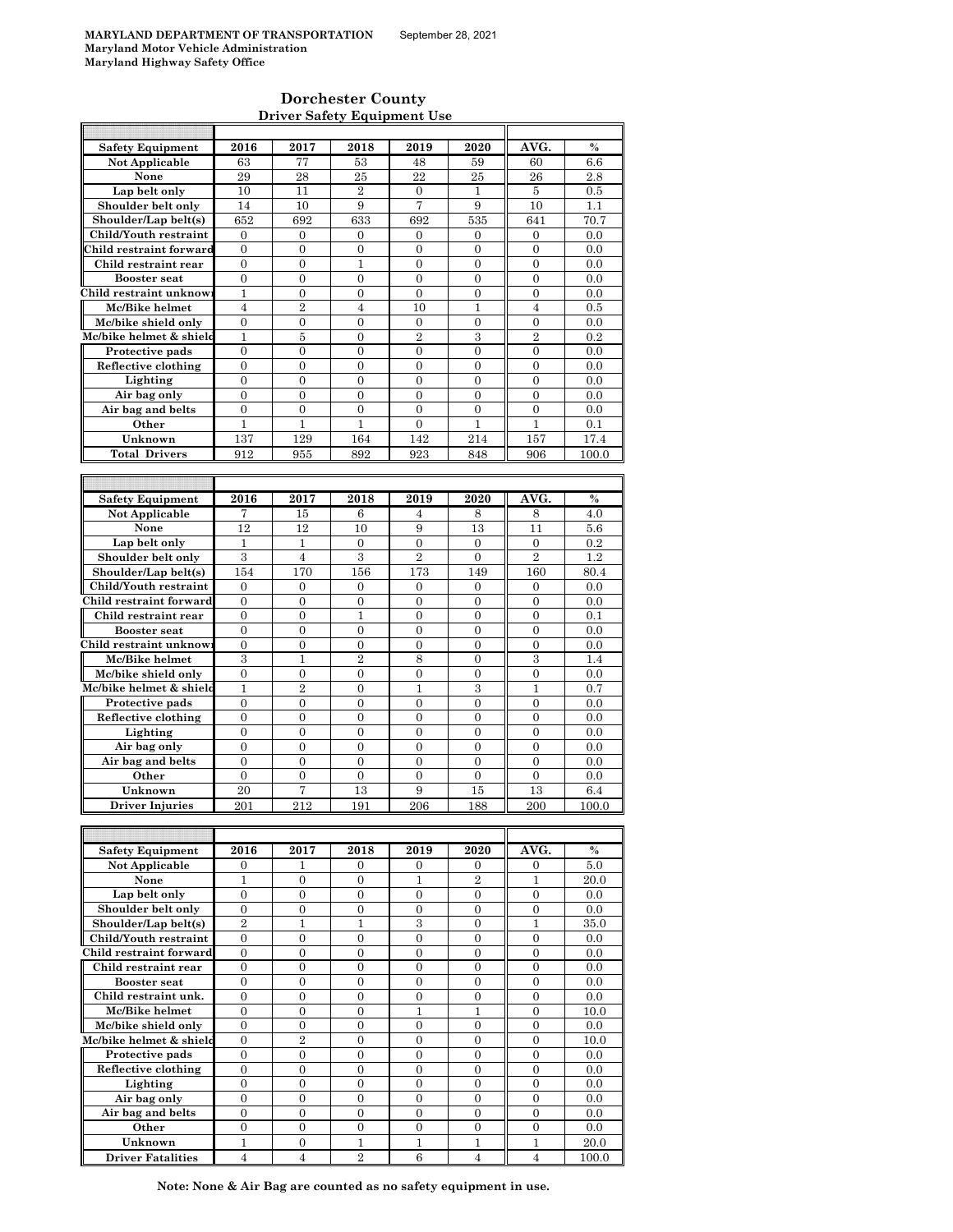### **Dorchester County Passenger Age**

| 2016                       | 2017                                                                                                                                | 2018                                                                                                                                                      | 2019                                                                                                                                       |                                                                                                                                                                                                                  |                                                                                                                                                                     | %                                                                                                                                                                  |
|----------------------------|-------------------------------------------------------------------------------------------------------------------------------------|-----------------------------------------------------------------------------------------------------------------------------------------------------------|--------------------------------------------------------------------------------------------------------------------------------------------|------------------------------------------------------------------------------------------------------------------------------------------------------------------------------------------------------------------|---------------------------------------------------------------------------------------------------------------------------------------------------------------------|--------------------------------------------------------------------------------------------------------------------------------------------------------------------|
| 21                         | 30                                                                                                                                  | 37                                                                                                                                                        | 19                                                                                                                                         | 34                                                                                                                                                                                                               | 28                                                                                                                                                                  | 8.7                                                                                                                                                                |
| 17                         | 38                                                                                                                                  | 85                                                                                                                                                        | 35                                                                                                                                         | 19                                                                                                                                                                                                               | 39                                                                                                                                                                  | 11.9                                                                                                                                                               |
| 5                          | 13                                                                                                                                  | 25                                                                                                                                                        | 15                                                                                                                                         | 8                                                                                                                                                                                                                | 13                                                                                                                                                                  | 4.1                                                                                                                                                                |
| 13                         | 11                                                                                                                                  | 10                                                                                                                                                        | 12                                                                                                                                         | 5                                                                                                                                                                                                                | 10                                                                                                                                                                  | 3.1                                                                                                                                                                |
| 12                         | 17                                                                                                                                  | 16                                                                                                                                                        | 19                                                                                                                                         | 3                                                                                                                                                                                                                | 13                                                                                                                                                                  | 4.1                                                                                                                                                                |
| 37                         | 22                                                                                                                                  | 33                                                                                                                                                        | 17                                                                                                                                         | 21                                                                                                                                                                                                               | 26                                                                                                                                                                  | 8.0                                                                                                                                                                |
| 23                         | 12                                                                                                                                  | 22                                                                                                                                                        | 10                                                                                                                                         | 19                                                                                                                                                                                                               | 17                                                                                                                                                                  | 5.3                                                                                                                                                                |
| 44                         | 32                                                                                                                                  | 24                                                                                                                                                        | 29                                                                                                                                         | 43                                                                                                                                                                                                               | 34                                                                                                                                                                  | 10.6                                                                                                                                                               |
|                            |                                                                                                                                     | 19                                                                                                                                                        |                                                                                                                                            |                                                                                                                                                                                                                  |                                                                                                                                                                     | 7.2                                                                                                                                                                |
| 20                         | 15                                                                                                                                  | 15                                                                                                                                                        | 15                                                                                                                                         | 15                                                                                                                                                                                                               | 16                                                                                                                                                                  | 4.9                                                                                                                                                                |
|                            |                                                                                                                                     |                                                                                                                                                           |                                                                                                                                            |                                                                                                                                                                                                                  |                                                                                                                                                                     | 5.7                                                                                                                                                                |
|                            |                                                                                                                                     |                                                                                                                                                           |                                                                                                                                            |                                                                                                                                                                                                                  |                                                                                                                                                                     | 3.1                                                                                                                                                                |
| 14                         |                                                                                                                                     |                                                                                                                                                           |                                                                                                                                            |                                                                                                                                                                                                                  | 14                                                                                                                                                                  | 4.2                                                                                                                                                                |
| 21                         |                                                                                                                                     | 7                                                                                                                                                         | 15                                                                                                                                         | 11                                                                                                                                                                                                               | 14                                                                                                                                                                  | 4.2                                                                                                                                                                |
| 17                         | 13                                                                                                                                  | 15                                                                                                                                                        | 15                                                                                                                                         |                                                                                                                                                                                                                  | 13                                                                                                                                                                  | 4.1                                                                                                                                                                |
| 11                         |                                                                                                                                     |                                                                                                                                                           |                                                                                                                                            |                                                                                                                                                                                                                  |                                                                                                                                                                     | 3.1                                                                                                                                                                |
| 11                         | 12                                                                                                                                  | 11                                                                                                                                                        | 5                                                                                                                                          | $\overline{4}$                                                                                                                                                                                                   | 9                                                                                                                                                                   | $2.6\,$                                                                                                                                                            |
|                            |                                                                                                                                     |                                                                                                                                                           |                                                                                                                                            |                                                                                                                                                                                                                  |                                                                                                                                                                     | 2.6                                                                                                                                                                |
|                            |                                                                                                                                     |                                                                                                                                                           |                                                                                                                                            |                                                                                                                                                                                                                  |                                                                                                                                                                     | 2.2                                                                                                                                                                |
|                            | $\mathbf{0}$                                                                                                                        | $\overline{0}$                                                                                                                                            |                                                                                                                                            | $\mathbf{0}$                                                                                                                                                                                                     | $\mathbf{0}$                                                                                                                                                        | 0.0                                                                                                                                                                |
|                            |                                                                                                                                     |                                                                                                                                                           |                                                                                                                                            |                                                                                                                                                                                                                  |                                                                                                                                                                     | 100.0                                                                                                                                                              |
| 2016                       | 2017                                                                                                                                | 2018                                                                                                                                                      | 2019                                                                                                                                       | 2020                                                                                                                                                                                                             | AVG.                                                                                                                                                                | $\frac{0}{0}$                                                                                                                                                      |
| 7                          | $\overline{4}$                                                                                                                      |                                                                                                                                                           | 6                                                                                                                                          |                                                                                                                                                                                                                  |                                                                                                                                                                     | 6.9                                                                                                                                                                |
|                            |                                                                                                                                     |                                                                                                                                                           |                                                                                                                                            |                                                                                                                                                                                                                  |                                                                                                                                                                     | 8.7                                                                                                                                                                |
|                            |                                                                                                                                     |                                                                                                                                                           |                                                                                                                                            |                                                                                                                                                                                                                  |                                                                                                                                                                     | 3.0                                                                                                                                                                |
|                            |                                                                                                                                     |                                                                                                                                                           |                                                                                                                                            |                                                                                                                                                                                                                  |                                                                                                                                                                     | 3.0                                                                                                                                                                |
|                            |                                                                                                                                     |                                                                                                                                                           |                                                                                                                                            |                                                                                                                                                                                                                  |                                                                                                                                                                     | 4.1                                                                                                                                                                |
|                            |                                                                                                                                     |                                                                                                                                                           |                                                                                                                                            |                                                                                                                                                                                                                  |                                                                                                                                                                     | 5.7                                                                                                                                                                |
|                            |                                                                                                                                     |                                                                                                                                                           |                                                                                                                                            |                                                                                                                                                                                                                  |                                                                                                                                                                     | 5.3                                                                                                                                                                |
|                            |                                                                                                                                     |                                                                                                                                                           |                                                                                                                                            |                                                                                                                                                                                                                  |                                                                                                                                                                     | 11.4                                                                                                                                                               |
|                            |                                                                                                                                     |                                                                                                                                                           |                                                                                                                                            |                                                                                                                                                                                                                  |                                                                                                                                                                     | 6.5                                                                                                                                                                |
|                            |                                                                                                                                     |                                                                                                                                                           |                                                                                                                                            |                                                                                                                                                                                                                  |                                                                                                                                                                     | 6.3                                                                                                                                                                |
|                            |                                                                                                                                     |                                                                                                                                                           |                                                                                                                                            |                                                                                                                                                                                                                  |                                                                                                                                                                     | 6.1                                                                                                                                                                |
| 7                          | 8                                                                                                                                   | $\overline{2}$                                                                                                                                            | 8                                                                                                                                          | 5                                                                                                                                                                                                                | $\,6$                                                                                                                                                               |                                                                                                                                                                    |
| $\overline{2}$             | 7                                                                                                                                   | $\overline{2}$                                                                                                                                            | 6                                                                                                                                          | $\mathbf{1}$                                                                                                                                                                                                     | $\overline{4}$                                                                                                                                                      | 3.7                                                                                                                                                                |
| 7                          | 5                                                                                                                                   | 7                                                                                                                                                         | $\overline{2}$                                                                                                                             | 7                                                                                                                                                                                                                | 6                                                                                                                                                                   |                                                                                                                                                                    |
| 8                          | 7                                                                                                                                   | $\mathbf{1}$                                                                                                                                              | 7                                                                                                                                          | $\overline{4}$                                                                                                                                                                                                   | 5                                                                                                                                                                   | 5.7<br>5.5                                                                                                                                                         |
| 11                         | $\overline{4}$                                                                                                                      | 6                                                                                                                                                         | 6                                                                                                                                          | 5                                                                                                                                                                                                                | $\,6$                                                                                                                                                               |                                                                                                                                                                    |
| $\bf 5$                    | 7                                                                                                                                   | $\boldsymbol{3}$                                                                                                                                          | $\overline{4}$                                                                                                                             | $\overline{0}$                                                                                                                                                                                                   | $\overline{4}$                                                                                                                                                      |                                                                                                                                                                    |
| $\overline{2}$             | $\bf 5$                                                                                                                             | $\overline{4}$                                                                                                                                            | 3                                                                                                                                          | $\overline{2}$                                                                                                                                                                                                   | 3                                                                                                                                                                   |                                                                                                                                                                    |
| $\overline{2}$             | $\overline{4}$                                                                                                                      | $\overline{2}$                                                                                                                                            | $\overline{2}$                                                                                                                             | $\overline{2}$                                                                                                                                                                                                   | $\overline{2}$                                                                                                                                                      |                                                                                                                                                                    |
| $\overline{3}$<br>$\Omega$ | $\mathbf{1}$<br>$\Omega$                                                                                                            | 3<br>$\Omega$                                                                                                                                             | $\mathbf{1}$<br>$\theta$                                                                                                                   | 3<br>$\Omega$                                                                                                                                                                                                    | $\overline{2}$<br>$\theta$                                                                                                                                          | 6.5<br>3.9<br>3.2<br>2.4<br>2.2<br>0.0                                                                                                                             |
|                            | 23<br>15<br>11<br>$\overline{3}$<br>$\bf 5$<br>$\overline{0}$<br>323<br>$\,6$<br>3<br>6<br>7<br>$\overline{4}$<br>8<br>17<br>8<br>9 | 32<br>17<br>15<br>7<br>15<br>10<br>10<br>6<br>327<br>18<br>3<br>$\overline{3}$<br>$\overline{2}$<br>7<br>$\overline{4}$<br>9<br>$\,6$<br>$\boldsymbol{6}$ | 22<br>$\overline{4}$<br>20<br>13<br>16<br>10<br>404<br>10<br>$\,6$<br>$\overline{2}$<br>$\boldsymbol{0}$<br>$\,6$<br>8<br>6<br>9<br>5<br>8 | 22<br>19<br>12<br>12<br>9<br>7<br>8<br>$\overline{0}$<br>295<br>$\boldsymbol{9}$<br>$\overline{2}$<br>$\overline{5}$<br>$\overline{5}$<br>$\overline{4}$<br>$\overline{5}$<br>$\,6$<br>$\bf 5$<br>$\overline{4}$ | 2020<br>21<br>20<br>9<br>15<br>7<br>7<br>7<br>7<br>275<br>7<br>$\overline{4}$<br>$\bf 5$<br>$\mathbf{1}$<br>$\boldsymbol{0}$<br>5<br>3<br>15<br>8<br>$\overline{4}$ | AVG.<br>23<br>19<br>10<br>10<br>9<br>7<br>325<br>7<br>$\boldsymbol{9}$<br>3<br>$\overline{3}$<br>$\overline{4}$<br>6<br>$\bf 5$<br>11<br>$\,6$<br>$\boldsymbol{6}$ |

| Passenger Age               | 2016           | 2017           | 2018           | 2019           | 2020           | AVG.         | $\%$    |
|-----------------------------|----------------|----------------|----------------|----------------|----------------|--------------|---------|
| Under 5                     | $\mathbf{0}$   | $\overline{0}$ | $\overline{0}$ | $\mathbf{0}$   | $\overline{0}$ | $\Omega$     | #DIV/0! |
| $5-9$                       | $\mathbf{0}$   | $\mathbf{0}$   | $\overline{0}$ | $\overline{0}$ | $\mathbf{0}$   | $\mathbf{0}$ | #DIV/0! |
| $10 - 11$                   | $\mathbf{0}$   | $\overline{0}$ | $\overline{0}$ | $\overline{0}$ | $\overline{0}$ | $\theta$     | #DIV/0! |
| $12 - 13$                   | $\overline{0}$ | $\overline{0}$ | $\overline{0}$ | $\overline{0}$ | $\overline{0}$ | $\Omega$     | #DIV/0! |
| $14 - 15$                   | $\mathbf{0}$   | $\overline{0}$ | $\overline{0}$ | $\overline{0}$ | $\overline{0}$ | $\Omega$     | #DIV/0! |
| $16 - 17$                   | $\mathbf{0}$   | $\overline{0}$ | $\overline{0}$ | $\overline{0}$ | $\overline{0}$ | $\theta$     | #DIV/0! |
| $18 - 19$                   | $\Omega$       | $\Omega$       | $\Omega$       | $\theta$       | $\Omega$       | $\Omega$     | #DIV/0! |
| $20 - 24$                   | $\mathbf{0}$   | $\overline{0}$ | $\overline{0}$ | $\overline{0}$ | $\overline{0}$ | $\mathbf{0}$ | #DIV/0! |
| $25 - 29$                   | $\Omega$       | $\Omega$       | $\Omega$       | $\theta$       | $\Omega$       | $\theta$     | #DIV/0! |
| $30 - 34$                   | $\overline{0}$ | $\overline{0}$ | $\overline{0}$ | $\overline{0}$ | $\overline{0}$ | $\Omega$     | #DIV/0! |
| $35 - 39$                   | $\mathbf{0}$   | $\mathbf{0}$   | $\overline{0}$ | $\mathbf{0}$   | $\overline{0}$ | $\mathbf{0}$ | #DIV/0! |
| $40 - 44$                   | $\Omega$       | $\Omega$       | $\Omega$       | $\theta$       | $\Omega$       | $\theta$     | #DIV/0! |
| $45 - 49$                   | $\overline{0}$ | $\overline{0}$ | $\overline{0}$ | $\overline{0}$ | $\overline{0}$ | $\Omega$     | #DIV/0! |
| $50 - 54$                   | $\overline{0}$ | $\overline{0}$ | $\overline{0}$ | $\overline{0}$ | $\overline{0}$ | $\mathbf{0}$ | #DIV/0! |
| $55 - 59$                   | $\mathbf{0}$   | $\overline{0}$ | $\overline{0}$ | $\overline{0}$ | $\overline{0}$ | $\theta$     | #DIV/0! |
| $60 - 64$                   | $\mathbf{0}$   | $\overline{0}$ | $\overline{0}$ | $\overline{0}$ | $\overline{0}$ | $\Omega$     | #DIV/0! |
| $65 - 69$                   | $\overline{0}$ | $\overline{0}$ | $\overline{0}$ | $\overline{0}$ | $\overline{0}$ | $\Omega$     | #DIV/0! |
| $70 - 79$                   | $\mathbf{0}$   | $\overline{0}$ | $\overline{0}$ | $\overline{0}$ | $\overline{0}$ | $\Omega$     | #DIV/0! |
| $80 +$                      | $\overline{0}$ | $\overline{0}$ | $\overline{0}$ | $\overline{0}$ | $\overline{0}$ | $\Omega$     | #DIV/0! |
| Unknown                     | $\overline{0}$ | $\overline{0}$ | $\overline{0}$ | $\overline{0}$ | $\overline{0}$ | $\mathbf{0}$ | #DIV/0! |
| <b>Passenger Fatalities</b> | $\mathbf{0}$   | $\overline{0}$ | $\overline{0}$ | $\mathbf{0}$   | $\overline{0}$ | $\mathbf{0}$ | #DIV/0! |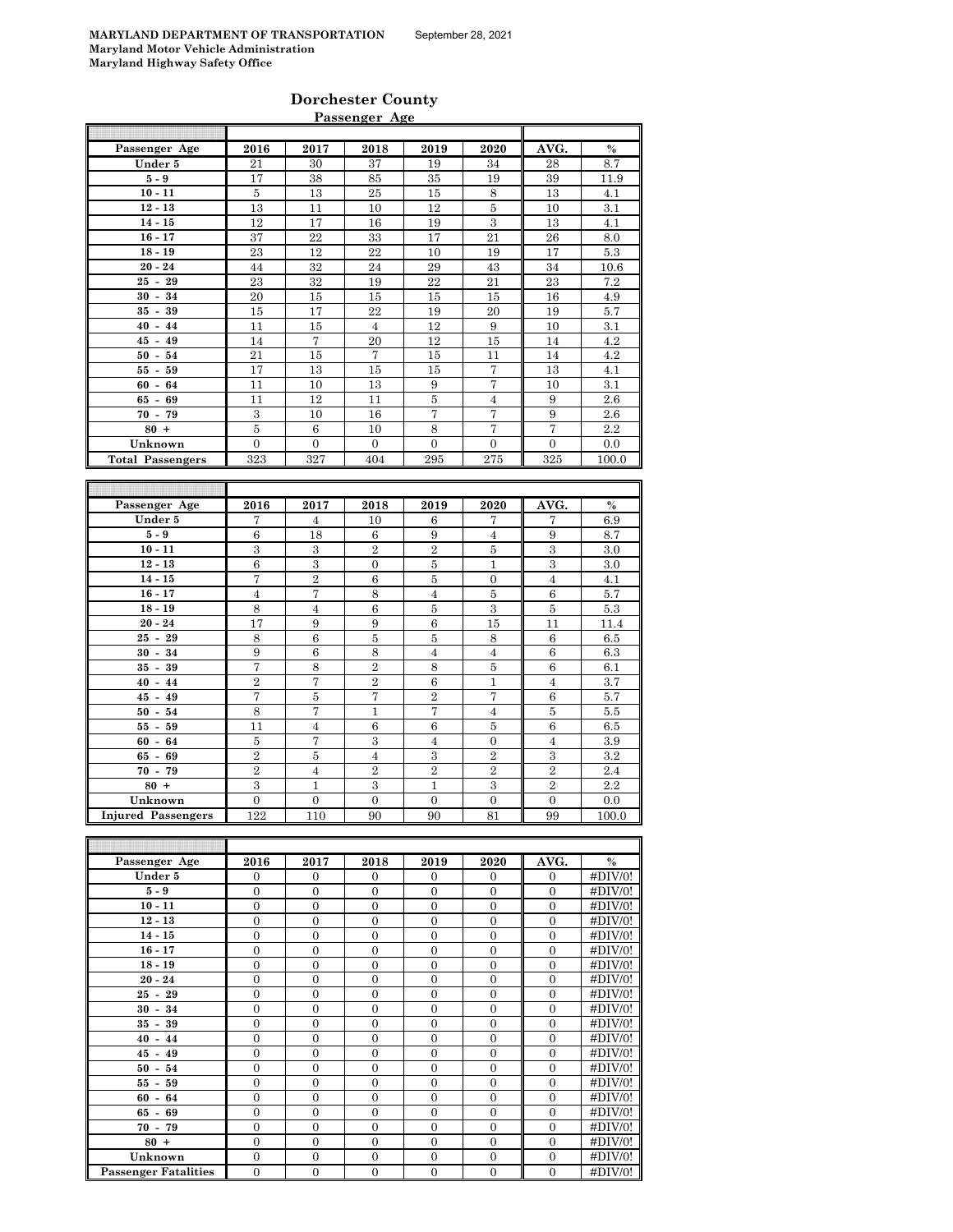| Passenger Gender            | 2016           | 2017           | 2018           | 2019           | 2020           | AVG.           | $\%$        |
|-----------------------------|----------------|----------------|----------------|----------------|----------------|----------------|-------------|
| Male                        | 156            | 137            | 171            | 149            | 128            | 148            | 45.6        |
| Female                      | 166            | 189            | 231            | 144            | 146            | 175            | 53.9        |
| Unknown                     |                |                | $\overline{2}$ | $\overline{2}$ |                |                | 0.4         |
| <b>Total Passengers</b>     | 323            | 327            | 404            | 295            | 275            | 325            | 100.0       |
|                             |                |                |                |                |                |                |             |
|                             |                |                |                |                |                |                |             |
| Passenger Gender            | 2016           | 2017           | 2018           | 2019           | 2020           | AVG.           | $\%$        |
| Male                        | 54             | 32             | 32             | 38             | 36             | 38             | 38.9        |
| Female                      | 68             | 78             | 58             | 51             | 44             | 60             | 60.6        |
| Unknown                     | $\Omega$       | $\Omega$       | $\Omega$       | 1              | 1              | $\Omega$       | 0.4         |
| <b>Passenger Injuries</b>   | 122            | 110            | 90             | 90             | 81             | 99             | 100.0       |
|                             |                |                |                |                |                |                |             |
|                             |                |                |                |                |                |                |             |
| Passenger Gender            | 2016           | 2017           | 2018           | 2019           | 2020           | AVG.           | $\%$        |
| Male                        | $\overline{0}$ | $\theta$       | $\overline{0}$ | $\overline{0}$ | $\theta$       | $\overline{0}$ | #DIV/0!     |
| Female                      | $\overline{0}$ | $\overline{0}$ | $\overline{0}$ | $\overline{0}$ | $\overline{0}$ | $\theta$       | #DIV/0!     |
| Unknown                     | $\overline{0}$ | $\overline{0}$ | $\overline{0}$ | $\overline{0}$ | $\overline{0}$ | $\overline{0}$ | $\#$ DIV/0! |
| <b>Passenger Fatalities</b> | $\overline{0}$ | $\overline{0}$ | $\overline{0}$ | $\overline{0}$ | 0              | $\theta$       | $\#$ DIV/0! |

# **Dorchester County Passenger Gender**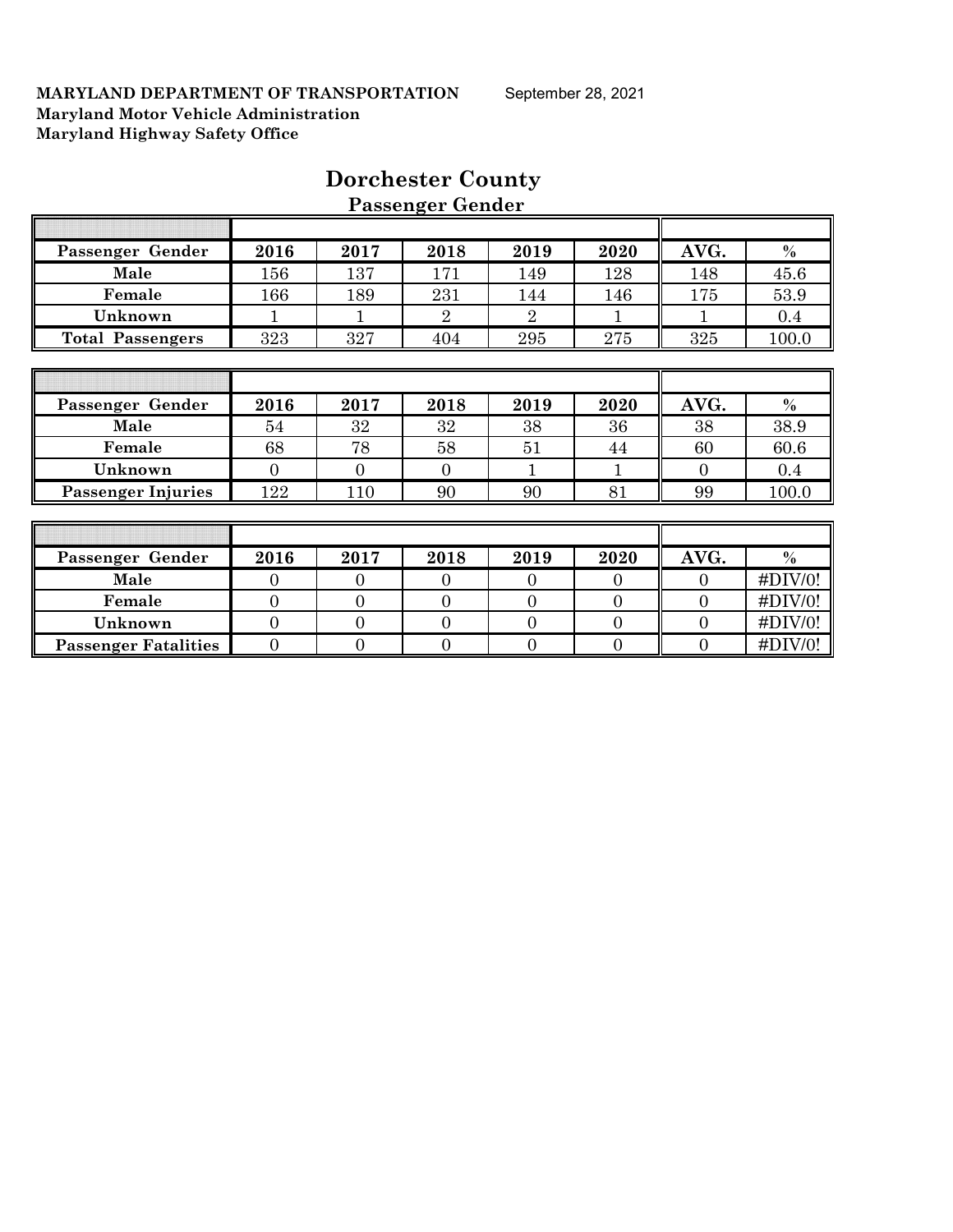| <b>Dorchester County</b>              |
|---------------------------------------|
| <b>Passenger Safety Equipment Use</b> |

| <b>Safety Equipment</b> | 2016           | 2017           | 2018           | 2019                    | 2020           | AVG.           | $\%$          |
|-------------------------|----------------|----------------|----------------|-------------------------|----------------|----------------|---------------|
| Not Applicable          | 28             | 31             | 30             | 13                      | 7              | 22             | 6.7           |
| None                    | 27             | 18             | 23             | 18                      | 16             | 20             | 6.3           |
| Lap belt only           | 9              | 1              | 3              | $\Omega$                | 6              | $\overline{4}$ | 1.2           |
| Shoulder belt only      | 3              | 3              | $\mathbf{1}$   | $\overline{2}$          | $\overline{2}$ | $\overline{2}$ | 0.7           |
| Shoulder/Lap belt(s)    | 201            | 215            | 221            | 219                     | 170            | 205            | 63.2          |
| Child/Youth restraint   | $\theta$       | $\theta$       | $\Omega$       | $\theta$                | $\theta$       | $\theta$       | 0.0           |
| Child restraint forward | 16             | 17             | 21             | 14                      | 25             | 19             | 5.7           |
| Child restraint rear    | $\overline{2}$ | 7              | 9              | $\overline{2}$          | 7              | $\overline{5}$ | 1.7           |
| <b>Booster</b> seat     | 6              | $\overline{2}$ | 1              | $\overline{\mathbf{3}}$ | 1              | 3              | 0.8           |
| Child restraint unk.    | $\mathbf{1}$   | $\overline{2}$ | $\Omega$       | $\mathbf{0}$            | 3              | $\mathbf{1}$   | 0.4           |
| Mc/Bike helmet          | $\theta$       | $\theta$       | $\Omega$       | 3                       | $\theta$       | $\mathbf{1}$   | 0.2           |
| Mc/bike shield only     | $\overline{0}$ | $\overline{0}$ | $\overline{0}$ | $\mathbf{0}$            | $\mathbf{0}$   | $\overline{0}$ | 0.0           |
| Mc/bike helmet & shield | $\theta$       | $\mathbf{1}$   | $\Omega$       | $\theta$                | $\theta$       | $\theta$       | 0.1           |
| Protective pads         | $\theta$       | $\theta$       | $\Omega$       | $\theta$                | $\theta$       | $\theta$       | 0.0           |
| Reflective clothing     | $\theta$       | $\theta$       | $\Omega$       | $\theta$                | $\theta$       | $\theta$       | 0.0           |
| Lighting                | $\theta$       | $\Omega$       | $\Omega$       | $\Omega$                | $\Omega$       | $\theta$       | 0.0           |
| Air bag only            | $\theta$       | $\theta$       | $\Omega$       | $\theta$                | $\theta$       | $\theta$       | 0.0           |
| Air bag and belts       | $\theta$       | $\theta$       | $\Omega$       | $\theta$                | $\theta$       | $\theta$       | 0.0           |
| Other                   | $\theta$       | $\overline{3}$ | 1              | $\Omega$                | $\overline{2}$ | 1              | 0.4           |
| Unknown                 | 30             | 27             | 94             | 21                      | 36             | 42             | 12.8          |
| <b>Total Passengers</b> | 323            | 327            | 404            | 295                     | 275            | 325            | 100.0         |
|                         |                |                |                |                         |                |                |               |
|                         |                |                |                |                         |                |                |               |
| <b>Safety Equipment</b> | 2016           | 2017           | 2018           | 2019                    | 2020           | AVG.           | $\frac{0}{0}$ |
| Not Applicable          | 7              | 7              | 3              | 9                       | $\overline{2}$ | 6              | 5.7           |
| None                    | 11             | 6              | 5              | 6                       | 9              | 7              | 7.5           |
| Lap belt only           | $\mathbf{1}$   | $\mathbf{1}$   | $\mathbf{1}$   | $\theta$                | $\theta$       | $\mathbf{1}$   | 0.6           |
| Shoulder belt only      | $\mathbf{1}$   | $\overline{2}$ | $\mathbf{1}$   | $\theta$                | $\theta$       | $\mathbf{1}$   | 0.8           |
| Shoulder/Lap belt(s)    | 79             | 79             | 69             | 57                      | 49             | 67             | 67.5          |
| Child/Youth restraint   | $\theta$       | $\theta$       | $\Omega$       | $\theta$                | $\theta$       | $\theta$       | 0.0           |
| Child restraint forward | 7              | 3              | $\overline{4}$ | $\overline{4}$          | 6              | $\overline{5}$ | 4.9           |

| shoulder/Lap belt(s)      | 79       | $\overline{1}$ | 69       | əт                          | 49       | 07       | 6.IO    |
|---------------------------|----------|----------------|----------|-----------------------------|----------|----------|---------|
| Child/Youth restraint     | $\Omega$ | $\Omega$       | 0        | $\Omega$                    | 0        | $\Omega$ | 0.0     |
| Child restraint forward   | 7        | 3              | 4        | 4                           | 6        | 5        | 4.9     |
| Child restraint rear      |          | $\Omega$       | 3        | $\Omega$                    |          |          | 1.0     |
| <b>Booster seat</b>       |          | $\overline{2}$ |          | $\mathcal{D}_{\mathcal{L}}$ | $\Omega$ |          | $1.2\,$ |
| Child restraint unk.      |          | $\Omega$       | $\Omega$ | $\Omega$                    | $\Omega$ | $\Omega$ | 0.2     |
| Mc/Bike helmet            | $\Omega$ | $\theta$       | $\Omega$ | 3                           | $\Omega$ |          | 0.6     |
| Mc/bike shield only       | $\Omega$ | $\Omega$       | $\Omega$ | $\Omega$                    | $\Omega$ | $\Omega$ | 0.0     |
| Mc/bike helmet & shield   | $\Omega$ |                | $\Omega$ | $\Omega$                    | $\Omega$ | $\Omega$ | 0.2     |
| Protective pads           | $\Omega$ | $\Omega$       | $\Omega$ | $\Omega$                    | $\Omega$ | $\Omega$ | 0.0     |
| Reflective clothing       | $\Omega$ | $\Omega$       | $\Omega$ | $\Omega$                    | $\Omega$ | $\Omega$ | 0.0     |
| Lighting                  | $\Omega$ | $\Omega$       | $\Omega$ | $\Omega$                    | $\Omega$ | $\Omega$ | 0.0     |
| Air bag only              | $\Omega$ | $\theta$       | $\Omega$ | $\Omega$                    | $\Omega$ | $\Omega$ | 0.0     |
| Air bag and belts         | $\Omega$ | $\Omega$       | $\Omega$ | $\Omega$                    | $\Omega$ | $\Omega$ | 0.0     |
| Other                     | $\Omega$ | 3              | $\Omega$ | $\Omega$                    | $\Omega$ |          | 0.6     |
| Unknown                   | 13       | 6              | 3        | 9                           | 14       | 9        | 9.1     |
| <b>Passenger Injuries</b> | 122      | 110            | 90       | 90                          | 81       | 99       | 100.0   |

| <b>Safety Equipment</b>     | 2016     | 2017     | 2018     | 2019     | 2020     | AVG.     | $\frac{0}{0}$ |
|-----------------------------|----------|----------|----------|----------|----------|----------|---------------|
| <b>Not Applicable</b>       | 0        | $\Omega$ | 0        | $\Omega$ | $\Omega$ | $\Omega$ | #DIV/0!       |
| None                        | $\Omega$ | $\Omega$ | $\Omega$ | $\Omega$ | $\Omega$ | $\Omega$ | $\#DIV/0!$    |
| Lap belt only               | $\theta$ | $\Omega$ | $\theta$ | $\Omega$ | $\Omega$ | $\Omega$ | #DIV/0!       |
| Shoulder belt only          | $\theta$ | $\theta$ | $\theta$ | $\Omega$ | $\Omega$ | $\Omega$ | #DIV/0!       |
| Shoulder/Lap belt(s)        | $\Omega$ | $\Omega$ | $\Omega$ | $\Omega$ | $\Omega$ | $\Omega$ | #DIV/0!       |
| Child/Youth restraint       | $\theta$ | 0        | $\theta$ | $\theta$ | $\theta$ | $\Omega$ | #DIV/0!       |
| Child restraint forward     | $\Omega$ | 0        | 0        | $\theta$ | $\Omega$ | $\Omega$ | $\#DIV/0!$    |
| Child restraint rear        | $\theta$ | $\Omega$ | $\Omega$ | $\Omega$ | $\Omega$ | $\Omega$ | #DIV/0!       |
| <b>Booster seat</b>         | $\Omega$ | $\Omega$ | $\theta$ | $\Omega$ | $\Omega$ | $\Omega$ | #DIV/0!       |
| Child restraint unk.        | 0        | 0        | 0        | $\theta$ | $\Omega$ | $\Omega$ | #DIV/0!       |
| Mc/Bike helmet              | $\Omega$ | 0        | $\theta$ | $\Omega$ | $\Omega$ | $\Omega$ | #DIV/0!       |
| Mc/bike shield only         | $\Omega$ | $\Omega$ | $\theta$ | $\theta$ | $\Omega$ | $\Omega$ | #DIV/0!       |
| Mc/bike helmet & shield     | $\Omega$ | $\Omega$ | $\theta$ | $\Omega$ | $\Omega$ | $\Omega$ | #DIV/0!       |
| Protective pads             | $\Omega$ | $\Omega$ | $\Omega$ | $\Omega$ | $\Omega$ | $\Omega$ | #DIV/0!       |
| Reflective clothing         | $\Omega$ | $\Omega$ | 0        | $\Omega$ | $\Omega$ | $\Omega$ | #DIV/0!       |
| Lighting                    | $\theta$ | $\Omega$ | $\theta$ | $\Omega$ | $\Omega$ | $\Omega$ | #DIV/0!       |
| Air bag only                | 0        | $\Omega$ | $\theta$ | $\Omega$ | $\Omega$ | $\Omega$ | #DIV/0!       |
| Air bag and belts           | 0        | 0        | 0        | 0        | $\theta$ | $\Omega$ | #DIV/0!       |
| Other                       | $\Omega$ | $\Omega$ | 0        | $\Omega$ | $\Omega$ | $\Omega$ | $\#$ DIV/0!   |
| Unknown                     | $\Omega$ | $\Omega$ | $\Omega$ | $\Omega$ | $\Omega$ | $\Omega$ | #DIV/0!       |
| <b>Passenger Fatalities</b> | 0        | 0        | 0        | $\theta$ | $\Omega$ | $\Omega$ | $\#$ DIV/0!   |

**Note: None & Air Bag are counted as no safety equipment in use.**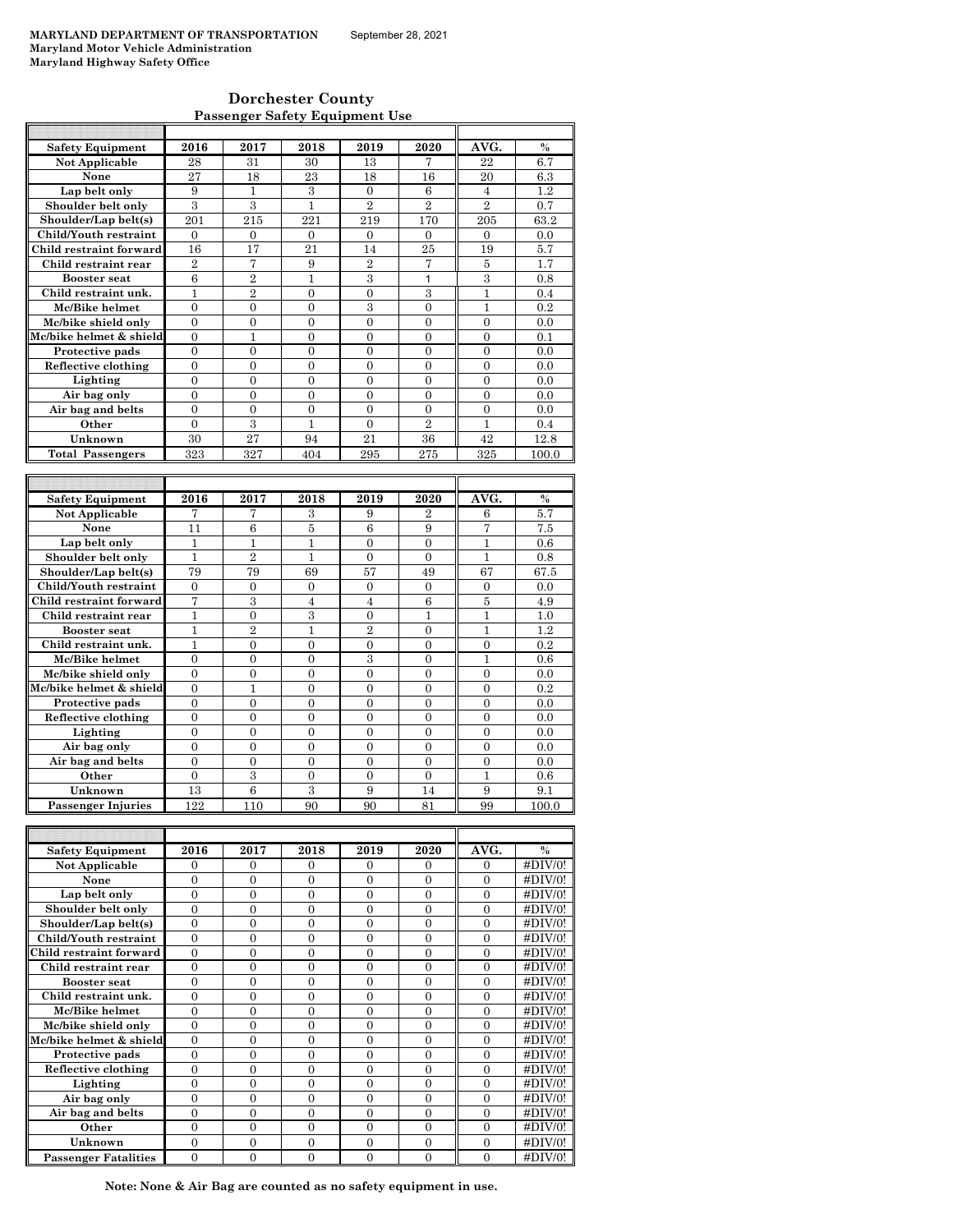# **Dorchester County Non-Motorist Age**

| Non-Motorist Age           | 2016           | 2017           | 2018           | 2019           | 2020           | AVG.           | $\%$  |
|----------------------------|----------------|----------------|----------------|----------------|----------------|----------------|-------|
| Under 5                    | $\Omega$       | $\mathcal{S}$  | $\overline{2}$ | $\Omega$       | $\overline{0}$ | 1              | 3.6   |
| $5-9$                      | $\overline{2}$ | $\overline{2}$ | $\overline{4}$ | $\overline{2}$ | 3              | 3              | 9.4   |
| $10 - 15$                  | $\overline{0}$ | $\mathbf{1}$   | 6              | 3              | 3              | 3              | 9.4   |
| $16 - 17$                  | $\mathbf{0}$   | $\mathbf{1}$   | $\Omega$       | 1              | $\overline{0}$ | $\theta$       | 1.4   |
| $18 - 19$                  | $\overline{0}$ | $\mathbf{0}$   | $\overline{2}$ | $\overline{2}$ | $\overline{2}$ | 1              | 4.3   |
| $20 - 24$                  | 3              | $\mathbf{1}$   | $\overline{4}$ | $\overline{2}$ | $\overline{2}$ | $\overline{2}$ | 8.6   |
| $25 - 29$                  | $\mathbf{1}$   | $\overline{4}$ | $\overline{2}$ | $\overline{2}$ | 3              | $\overline{2}$ | 8.6   |
| $30 - 34$                  | $\overline{4}$ | $\overline{4}$ | $\Omega$       | $\mathbf{0}$   | $\overline{1}$ | $\overline{2}$ | 6.5   |
| $35 - 39$                  | $\overline{2}$ | $\overline{2}$ | 3              | 1              | $\overline{0}$ | $\overline{2}$ | 5.8   |
| $40 - 44$                  | $\overline{2}$ | 1              | 1              | $\overline{0}$ | $\overline{2}$ | 1              | 4.3   |
| $45 - 49$                  | $\overline{0}$ | 3              | 1              | 1              | $\mathbf{0}$   | 1              | 3.6   |
| $50 - 54$                  | $\overline{1}$ | $\overline{2}$ | $\overline{2}$ | 1              | $\overline{0}$ | $\mathbf{1}$   | 4.3   |
| $55 - 59$                  | 1              | 4              | $\overline{2}$ | $\overline{2}$ | $\overline{2}$ | $\overline{2}$ | 7.9   |
| $60 - 64$                  | $\overline{1}$ | $\overline{2}$ | 4              | $\mathbf{2}$   | $\overline{4}$ | 3              | 9.4   |
| $65 - 69$                  | $\overline{2}$ | $\Omega$       | 1              | $\Omega$       | $\mathbf{0}$   | 1              | 2.2   |
| $70 - 79$                  | $\mathbf{0}$   | $\overline{2}$ | 3              | 3              | 3              | $\overline{2}$ | 7.9   |
| $80 +$                     | $\mathbf{1}$   | $\mathbf{0}$   | $\mathbf{1}$   | 1              | $\overline{1}$ | 1              | 2.9   |
| Unknown                    | $\Omega$       | $\Omega$       | $\Omega$       | $\Omega$       | $\Omega$       | $\Omega$       | 0.0   |
| <b>Total Non-Motorists</b> | 20             | 32             | 38             | 23             | 26             | 28             | 100.0 |

| Non-Motorist Age   | 2016           | 2017           | 2018           | 2019           | 2020           | AVG.           | $\%$  |
|--------------------|----------------|----------------|----------------|----------------|----------------|----------------|-------|
| Under 5            | $\overline{0}$ | 3              | 1              | $\mathbf{0}$   | $\overline{0}$ | 1              | 3.6   |
| $5-9$              | $\overline{2}$ | $\overline{2}$ | $\overline{4}$ | $\overline{2}$ | 3              | 3              | 11.8  |
| $10 - 15$          | $\overline{0}$ | $\mathbf{1}$   | 5              | 3              | 3              | $\overline{2}$ | 10.9  |
| $16 - 17$          | 0              | $\mathbf{1}$   | $\overline{0}$ | 1              | $\mathbf{0}$   | $\overline{0}$ | 1.8   |
| $18 - 19$          | $\overline{0}$ | $\overline{0}$ | $\overline{2}$ | $\overline{2}$ | $\overline{2}$ | $\mathbf{1}$   | 5.5   |
| $20 - 24$          | 3              | $\mathbf{1}$   | $\overline{4}$ | $\overline{2}$ | $\overline{2}$ | $\overline{2}$ | 10.9  |
| $25 - 29$          | $\overline{1}$ | 3              | $\overline{2}$ | 1              | $\overline{2}$ | $\overline{2}$ | 8.2   |
| $30 - 34$          | $\overline{4}$ | $\overline{0}$ | $\overline{0}$ | $\mathbf{0}$   | $\mathbf{1}$   | $\mathbf{1}$   | 4.5   |
| $35 - 39$          | $\overline{2}$ | $\overline{1}$ | $\overline{2}$ | $\overline{0}$ | $\overline{0}$ | $\mathbf{1}$   | 4.5   |
| $40 - 44$          | $\overline{2}$ | $\mathbf{1}$   | 1              | $\overline{0}$ | $\overline{2}$ | 1              | 5.5   |
| $45 - 49$          | $\overline{0}$ | 3              | $\Omega$       | $\overline{0}$ | $\overline{0}$ | $\mathbf{1}$   | 2.7   |
| $50 - 54$          | 1              | $\overline{2}$ | $\overline{2}$ | 1              | $\overline{0}$ | $\mathbf{1}$   | 5.5   |
| $55 - 59$          | $\mathbf{1}$   | 3              | $\overline{2}$ | 1              | 1              | $\overline{2}$ | 7.3   |
| $60 -$<br>64       | $\overline{0}$ | $\mathbf{0}$   | $\overline{2}$ | 1              | 3              | $\mathbf 1$    | 5.5   |
| $65 - 69$          | $\overline{2}$ | $\overline{0}$ | $\Omega$       | $\Omega$       | $\overline{0}$ | $\Omega$       | 1.8   |
| $70 - 79$          | $\mathbf{0}$   | $\overline{1}$ | $\overline{2}$ | 3              | 3              | $\overline{2}$ | 8.2   |
| $80 +$             | $\overline{0}$ | $\overline{0}$ | $\overline{0}$ | 1              | $\mathbf{1}$   | $\overline{0}$ | 1.8   |
| Unknown            | $\Omega$       | $\mathbf{0}$   | $\Omega$       | $\mathbf{0}$   | $\overline{0}$ | $\Omega$       | 0.0   |
| Inj. Non-Motorists | 18             | 22             | 29             | 18             | 23             | 22             | 100.0 |

| Non-Motorist Age             | 2016           | 2017           | 2018           | 2019           | 2020             | AVG.           | $\%$  |
|------------------------------|----------------|----------------|----------------|----------------|------------------|----------------|-------|
| Under 5                      | $\Omega$       | $\overline{0}$ | $\Omega$       | $\Omega$       | $\Omega$         | $\Omega$       | 0.0   |
| $5 - 9$                      | $\overline{0}$ | $\overline{0}$ | $\overline{0}$ | $\mathbf{0}$   | $\overline{0}$   | $\mathbf{0}$   | 0.0   |
| $10 - 15$                    | $\mathbf{0}$   | $\overline{0}$ | $\overline{0}$ | $\mathbf{0}$   | $\overline{0}$   | $\mathbf{0}$   | 0.0   |
| $16 - 17$                    | $\overline{0}$ | $\overline{0}$ | $\overline{0}$ | $\overline{0}$ | $\overline{0}$   | $\mathbf{0}$   | 0.0   |
| $18 - 19$                    | $\theta$       | $\overline{0}$ | $\theta$       | $\overline{0}$ | $\overline{0}$   | $\overline{0}$ | 0.0   |
| $20 - 24$                    | $\Omega$       | $\overline{0}$ | $\Omega$       | $\Omega$       | $\overline{0}$   | $\Omega$       | 0.0   |
| $25 - 29$                    | $\mathbf{0}$   | $\overline{0}$ | $\overline{0}$ | $\overline{0}$ | $\overline{0}$   | $\overline{0}$ | 0.0   |
| $30 - 34$                    | $\overline{0}$ | $\mathbf{1}$   | $\overline{0}$ | $\overline{0}$ | $\overline{0}$   | $\overline{0}$ | 33.3  |
| $35 - 39$                    | $\mathbf{0}$   | $\overline{1}$ | $\overline{0}$ | $\overline{0}$ | $\overline{0}$   | $\mathbf{0}$   | 33.3  |
| $40 - 44$                    | $\theta$       | $\overline{0}$ | $\theta$       | $\overline{0}$ | $\overline{0}$   | $\overline{0}$ | 0.0   |
| $45 - 49$                    | $\Omega$       | $\overline{0}$ | $\Omega$       | $\Omega$       | $\Omega$         | $\Omega$       | 0.0   |
| $50 - 54$                    | $\mathbf{0}$   | $\overline{0}$ | $\overline{0}$ | $\overline{0}$ | $\overline{0}$   | $\overline{0}$ | 0.0   |
| $55 - 59$                    | $\overline{0}$ | $\overline{0}$ | $\overline{0}$ | $\overline{0}$ | $\overline{0}$   | $\overline{0}$ | 0.0   |
| $60 - 64$                    | $\mathbf{0}$   | $\overline{0}$ | $\overline{0}$ | $\overline{0}$ | $\overline{0}$   | $\mathbf{0}$   | 0.0   |
| $65 - 69$                    | $\overline{0}$ | $\mathbf{0}$   | $\overline{0}$ | $\overline{0}$ | $\overline{0}$   | $\overline{0}$ | 0.0   |
| $70 - 79$                    | $\Omega$       | $\overline{0}$ | $\Omega$       | $\Omega$       | $\Omega$         | $\Omega$       | 0.0   |
| $80 +$                       | 1              | $\overline{0}$ | $\Omega$       | $\mathbf{0}$   | $\overline{0}$   | $\Omega$       | 33.3  |
| Unknown                      | $\overline{0}$ | $\overline{0}$ | $\overline{0}$ | $\overline{0}$ | $\boldsymbol{0}$ | $\overline{0}$ | 0.0   |
| <b>Non-Motor. Fatalities</b> | $\mathbf{1}$   | $\overline{2}$ | $\overline{0}$ | $\mathbf{0}$   | $\boldsymbol{0}$ | $\mathbf{1}$   | 100.0 |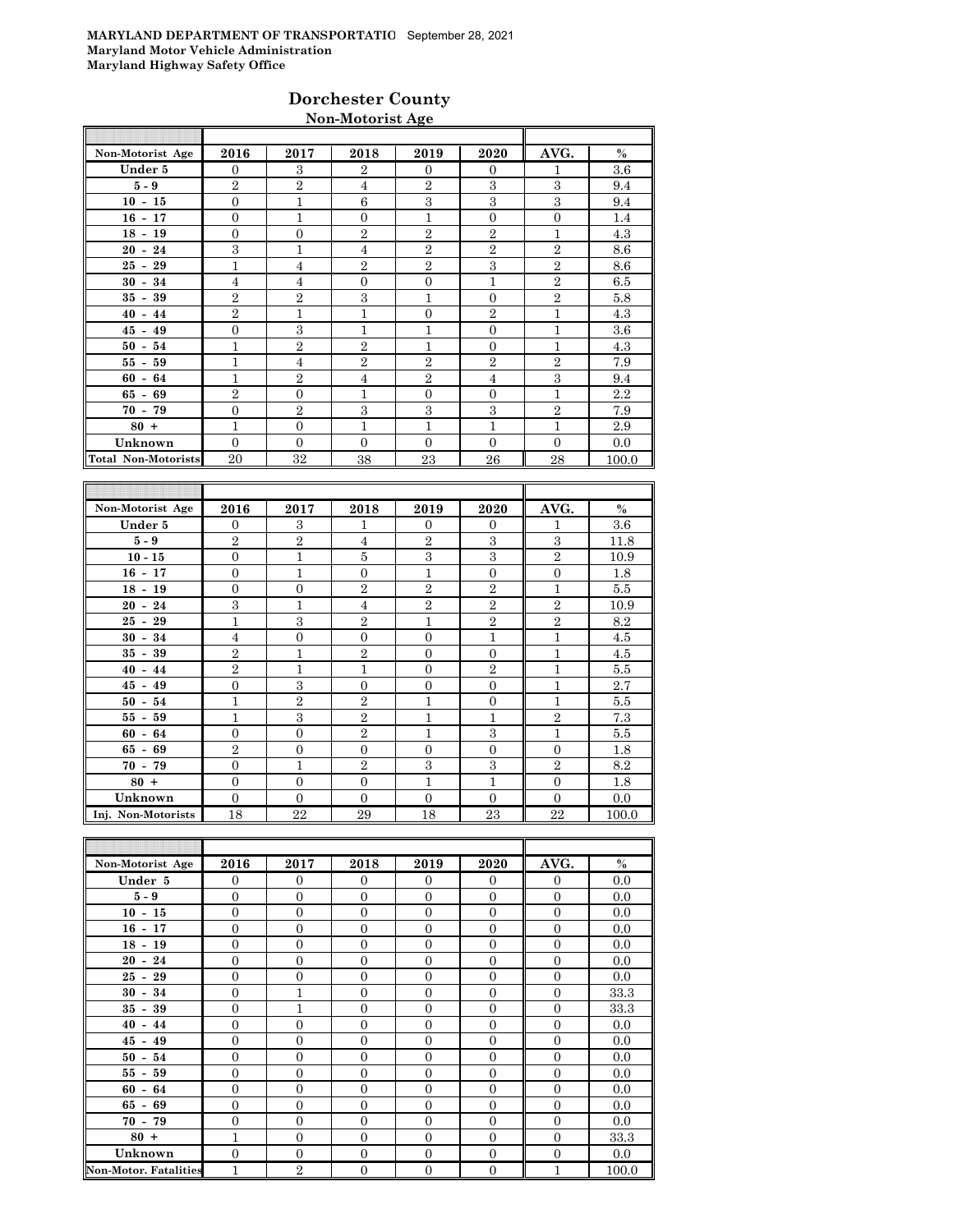Ī

| Non-Motorist Gender            | 2016           | 2017           | 2018           | 2019           | 2020           | AVG.           | $\%$    |
|--------------------------------|----------------|----------------|----------------|----------------|----------------|----------------|---------|
| Male                           | 13             | 20             | 27             | 14             | 14             | 18             | 63.3    |
| Female                         | 7              | 11             | 10             | 9              | 12             | 10             | 35.3    |
| Unknown                        | $\overline{0}$ | 1              |                | $\Omega$       | $\Omega$       | $\Omega$       | $1.4\,$ |
| <b>Total Non-Motorists</b>     | 20             | 32             | 38             | 23             | 26             | 28             | 100.0   |
|                                |                |                |                |                |                |                |         |
|                                |                |                |                |                |                |                |         |
| Non-Motorist Gender            | 2016           | 2017           | 2018           | 2019           | 2020           | AVG.           | $\%$    |
| Male                           | 13             | 13             | 22             | 10             | 11             | 14             | 62.7    |
| Female                         | $\overline{5}$ | 8              | 7              | 8              | 12             | 8              | 36.4    |
| Unknown                        | $\overline{0}$ | 1              | $\overline{0}$ | $\overline{0}$ | $\overline{0}$ | $\overline{0}$ | 0.9     |
| <b>Non-Motorist Injuries</b>   | 18             | 22             | 29             | 18             | 23             | 22             | 100.0   |
|                                |                |                |                |                |                |                |         |
|                                |                |                |                |                |                |                |         |
| Non-Motorist Gender            | 2016           | 2017           | 2018           | 2019           | 2020           | AVG.           | $\%$    |
| Male                           | $\Omega$       | $\overline{2}$ | 0              | $\Omega$       | $\Omega$       | $\Omega$       | 66.7    |
| Female                         | $\mathbf{1}$   | $\overline{0}$ | $\overline{0}$ | $\overline{0}$ | $\overline{0}$ | $\overline{0}$ | 33.3    |
| Unknown                        | $\overline{0}$ | $\overline{0}$ | $\overline{0}$ | $\overline{0}$ | $\mathbf{0}$   | $\overline{0}$ | 0.0     |
| <b>Non-Motorist Fatalities</b> | 1              | $\overline{2}$ | 0              | $\overline{0}$ | $\mathbf{0}$   | 1              | 100.0   |

# **Dorchester County**

 $\overline{\mathbb{T}}$ 

╗

**Non-Motorist Gender**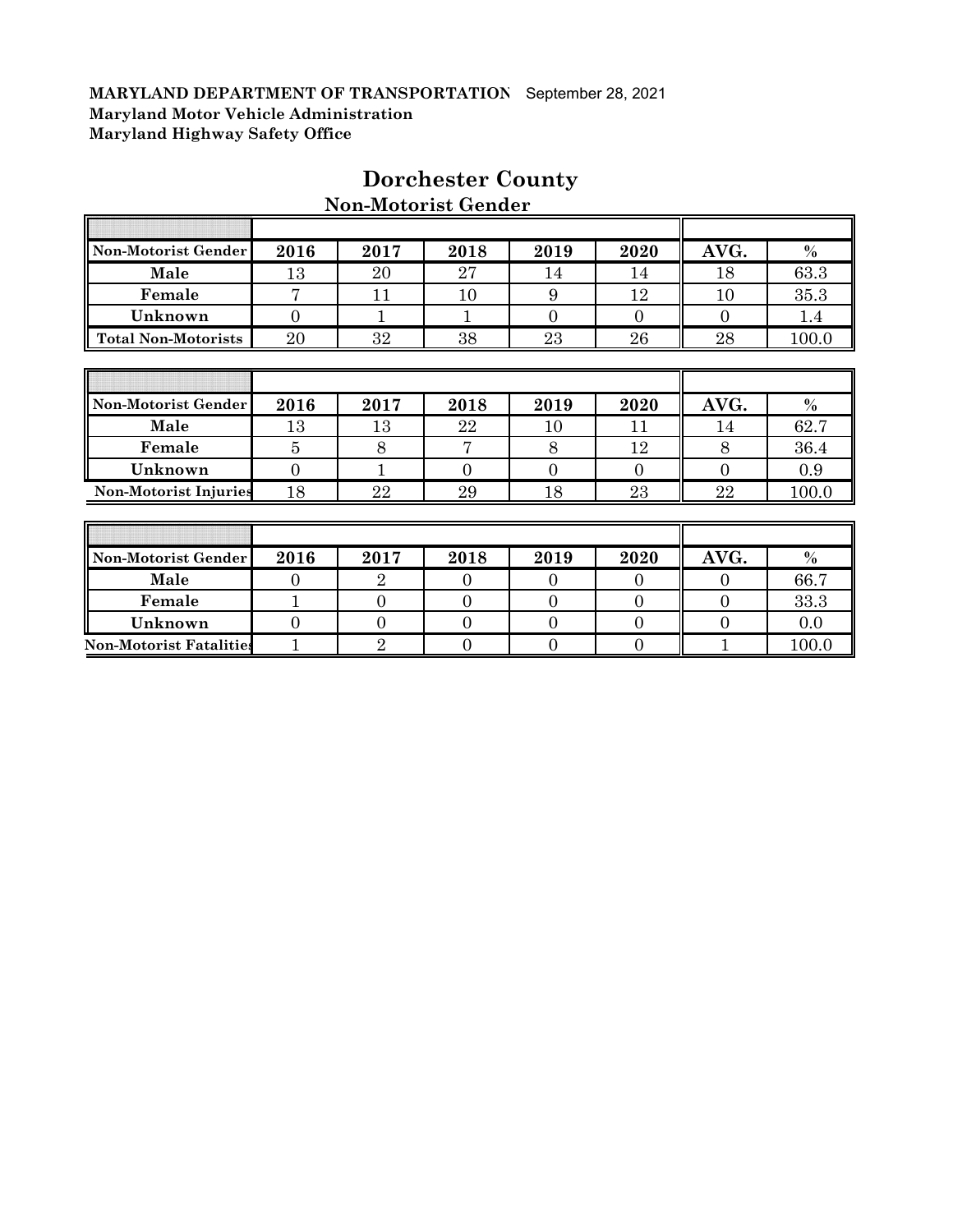# **Dorchester County Non-Motorist Location**

| Non-Motorist Location            | 2016                             | 2017                           | 2018             | 2019                             | 2020             | AVG.             | $\%$    |
|----------------------------------|----------------------------------|--------------------------------|------------------|----------------------------------|------------------|------------------|---------|
| Not App.                         | 1                                | 5                              | 3                | 0                                | 0                | 2                | 6.5     |
| Shoulder                         | $\overline{2}$                   | $\mathbf{1}$                   | 6                | $\overline{0}$                   | $\overline{2}$   | $\overline{2}$   | 7.9     |
| Curb                             | 0                                | 1                              | $\boldsymbol{0}$ | $\mathbf{1}$                     | 0                | 0                | 1.4     |
| Sidewalk                         | 3                                | 3                              | $\overline{4}$   | 3                                | $\overline{2}$   | 3                | 10.8    |
| <b>Outside Right of Way</b>      | $\overline{0}$                   | $\overline{0}$                 | $\overline{0}$   | $\overline{0}$                   | $\mathbf{1}$     | $\overline{0}$   | 0.7     |
| On Rd. at Crosswalk              | $\overline{2}$                   | $\,3$                          | 3                | $\mathbf{1}$                     | 1                | $\overline{2}$   | 7.2     |
| On Rd. Not at Cross.             | 6                                | 9                              | 15               | 7                                | 11               | 10               | 34.5    |
| In School Bus Zone               | $\overline{0}$                   | $\overline{0}$                 | $\theta$         | $\overline{0}$                   | $\overline{0}$   | $\overline{0}$   | 0.0     |
|                                  |                                  |                                |                  |                                  |                  |                  |         |
| In Bikeway                       | $\overline{0}$                   | 1                              | $\overline{0}$   | $\overline{0}$                   | $\overline{0}$   | $\overline{0}$   | 0.7     |
| <b>At Inter Marked Crosswal</b>  | $\overline{0}$                   | 1                              | $\mathbf{0}$     | $\overline{0}$                   | $\overline{0}$   | $\overline{0}$   | 0.7     |
| At Inter No Crosswalk            | $\overline{2}$                   | 1                              | 1                | 3                                | 3                | $\overline{2}$   | 7.2     |
| <b>Driveway Access</b>           | $\overline{0}$                   | $\overline{0}$                 | $\overline{0}$   | $\overline{0}$                   | $\overline{0}$   | $\overline{0}$   | 0.0     |
| Median                           | $\overline{0}$                   | $\overline{0}$                 | $\overline{0}$   | $\mathbf{1}$                     | $\overline{0}$   | $\overline{0}$   | 0.7     |
| Island                           | $\overline{0}$                   | $\overline{0}$                 | $\overline{0}$   | $\overline{0}$                   | $\theta$         | $\Omega$         | 0.0     |
| <b>Shared Use Path or Trails</b> | $\overline{0}$                   | $\overline{0}$                 | 1                | $\overline{0}$                   | 1                | $\overline{0}$   | 1.4     |
| <b>Inside Building</b>           | 1                                | 1                              | $\overline{0}$   | $\overline{2}$                   | $\overline{0}$   | 1                | 2.9     |
| Midblock Marked Crosswa          | $\overline{0}$                   | $\mathbf{0}$                   | $\theta$         | $\overline{0}$                   | $\overline{0}$   | $\overline{0}$   | 0.0     |
| Other/Unk.                       | 3                                | 6                              | 5                | 5                                | 5                | 5                | 17.3    |
| <b>Total Non-Motorists</b>       | 20                               | 32                             | 38               | 23                               | 26               | 28               | 100.0   |
|                                  |                                  |                                |                  |                                  |                  |                  |         |
|                                  |                                  |                                |                  |                                  |                  |                  |         |
| <b>Non-Motorist Location</b>     | 2016                             | 2017                           | 2018             | 2019                             | 2020             | AVG.             | $\%$    |
| Not App.                         | 1                                | $\overline{2}$                 | 0                | 0                                | 0                | ı                | 2.7     |
| Shoulder                         | 2                                | $\mathbf{0}$                   | 3                | 0                                | $\overline{2}$   | 1                |         |
| Curb                             |                                  |                                |                  |                                  |                  |                  | 6.4     |
|                                  | $\overline{0}$                   | $\mathbf{1}$                   | $\mathbf{0}$     | 1                                | $\overline{0}$   | $\overline{0}$   | 1.8     |
| Sidewalk                         | 3                                | $\overline{2}$                 | 4                | $\overline{2}$                   | 1                | $\overline{2}$   | 10.9    |
| <b>Outside Right of Way</b>      | $\overline{0}$                   | $\overline{0}$                 | $\mathbf{0}$     | $\overline{0}$                   | 1                | $\overline{0}$   | 0.9     |
| On Rd. at Crosswalk              | $\overline{2}$                   | 3                              | 3                | $\overline{0}$                   | $\mathbf{1}$     | $\overline{2}$   | 8.2     |
| On Rd. Not at Cross.             | 5                                | 8                              | 14               | 7                                | 11               | 9                | 40.9    |
| In School Bus Zone               | $\overline{0}$                   | $\overline{0}$                 | $\overline{0}$   | $\overline{0}$                   | $\overline{0}$   | $\overline{0}$   | 0.0     |
| In Bikeway                       | $\theta$                         | 1                              | $\Omega$         | $\Omega$                         | $\theta$         | $\Omega$         | 0.9     |
| Inter Marked Crosswalk           | $\overline{0}$                   | $\boldsymbol{0}$               | $\boldsymbol{0}$ | $\overline{0}$                   | $\overline{0}$   | $\overline{0}$   | 0.0     |
| <b>At Inters No Crosswalk</b>    | $\overline{2}$                   | 1                              | $\overline{0}$   | 3                                | 3                | $\overline{2}$   | 8.2     |
| <b>Driveway Access</b>           | $\overline{0}$                   | $\mathbf{0}$                   | $\mathbf{0}$     | $\overline{0}$                   | $\overline{0}$   | $\overline{0}$   | 0.0     |
| Median                           | $\overline{0}$                   | $\mathbf{0}$                   | $\mathbf{0}$     | $\mathbf{1}$                     | $\overline{0}$   | $\overline{0}$   | 0.9     |
| Island                           | $\overline{0}$                   | $\overline{0}$                 | $\mathbf{0}$     | $\overline{0}$                   | $\overline{0}$   | $\overline{0}$   | 0.0     |
| <b>Shared Use Path or Trails</b> | 0                                | 0                              | 1                | $\boldsymbol{0}$                 | 1                | 0                | 1.8     |
| <b>Inside Building</b>           | $\overline{0}$                   | $\overline{0}$                 | $\overline{0}$   | 1                                | $\overline{0}$   | $\overline{0}$   | 0.9     |
| Midblock Marked Crosswa          | $\overline{0}$                   | $\overline{0}$                 | $\overline{0}$   | $\overline{0}$                   | $\overline{0}$   | $\overline{0}$   | 0.0     |
| Other/Unk.                       | 3                                | $\overline{4}$                 | $\overline{4}$   | 3                                | 3                | 3                | 15.5    |
|                                  |                                  |                                |                  |                                  |                  |                  |         |
| <b>Injured Non-Motorists</b>     | 18                               | 22                             | 29               | 18                               | 23               | 22               | 100.0   |
|                                  |                                  |                                |                  |                                  |                  |                  |         |
|                                  |                                  |                                |                  |                                  |                  |                  |         |
| Non-Motorist Location            | 2016                             | 2017                           | 2018             | 2019                             | 2020             | AVG.             | $\%$    |
| Not App.                         | 0                                | $\boldsymbol{0}$               | $\mathbf{0}$     | 0                                | 0                | 0                | 0.0     |
| Shoulder                         | $\overline{0}$                   | 1                              | $\overline{0}$   | $\overline{0}$                   | $\overline{0}$   | $\overline{0}$   | 33.3    |
| Curb                             | $\boldsymbol{0}$                 | $\boldsymbol{0}$               | $\mathbf{0}$     | $\overline{0}$                   | $\overline{0}$   | $\overline{0}$   | 0.0     |
| Sidewalk                         | $\boldsymbol{0}$                 | 0                              | 0                | 0                                | 0                | $\overline{0}$   | $0.0\,$ |
| <b>Outside Right of Way</b>      | $\boldsymbol{0}$                 | $\boldsymbol{0}$               | $\overline{0}$   | 0                                | $\boldsymbol{0}$ | $\mathbf{0}$     | 0.0     |
| On Rd. at Crosswalk              | $\overline{0}$                   | $\overline{0}$                 | $\overline{0}$   | $\overline{0}$                   | $\overline{0}$   | $\overline{0}$   | 0.0     |
| On Rd. Not at Cross.             | $\mathbf{1}$                     | $\mathbf{0}$                   | $\mathbf{0}$     | $\overline{0}$                   | $\boldsymbol{0}$ | $\boldsymbol{0}$ | 33.3    |
| In School Bus Zone               | $\boldsymbol{0}$                 | $\boldsymbol{0}$               | $\overline{0}$   | 0                                | $\boldsymbol{0}$ | $\mathbf{0}$     | 0.0     |
| In Bikeway                       | $\overline{0}$                   | $\boldsymbol{0}$               | $\overline{0}$   | 0                                | $\overline{0}$   | $\overline{0}$   | 0.0     |
| <b>Inters Marked Crosswall</b>   | $\boldsymbol{0}$                 | $\mathbf{0}$                   | $\mathbf{0}$     | $\boldsymbol{0}$                 | $\overline{0}$   | $\boldsymbol{0}$ | 0.0     |
| At Inters No Crosswalk           | $\overline{0}$                   | $\overline{0}$                 | 0                | $\overline{0}$                   | $\overline{0}$   | $\overline{0}$   | 0.0     |
| <b>Driveway Access</b>           | $\boldsymbol{0}$                 | $\mathbf{0}$                   | $\mathbf{0}$     | 0                                | $\boldsymbol{0}$ | $\boldsymbol{0}$ | 0.0     |
| Median                           | $\overline{0}$                   | $\overline{0}$                 | $\overline{0}$   | $\overline{0}$                   | $\overline{0}$   | $\mathbf{0}$     | 0.0     |
|                                  |                                  |                                |                  |                                  |                  |                  |         |
| Island                           | $\boldsymbol{0}$                 | $\mathbf{0}$                   | $\mathbf{0}$     | $\overline{0}$                   | $\boldsymbol{0}$ | $\mathbf{0}$     | 0.0     |
| <b>Shared Use Path or Trails</b> | 0                                | $\boldsymbol{0}$               | $\overline{0}$   | 0                                | $\boldsymbol{0}$ | $\mathbf{0}$     | 0.0     |
| <b>Inside Building</b>           | $\overline{0}$<br>$\overline{0}$ | $\mathbf{0}$<br>$\overline{0}$ | $\overline{0}$   | $\overline{0}$<br>$\overline{0}$ | $\boldsymbol{0}$ | $\boldsymbol{0}$ | 0.0     |
| Midblock Marked Crosswa          |                                  |                                | $\overline{0}$   |                                  | $\overline{0}$   | $\overline{0}$   | 0.0     |

**Other/Unk.** 0 1 0 0 0 0 33.3 **Non-Motorist Fatalities** 1 2 0 0 0 1 1 100.0